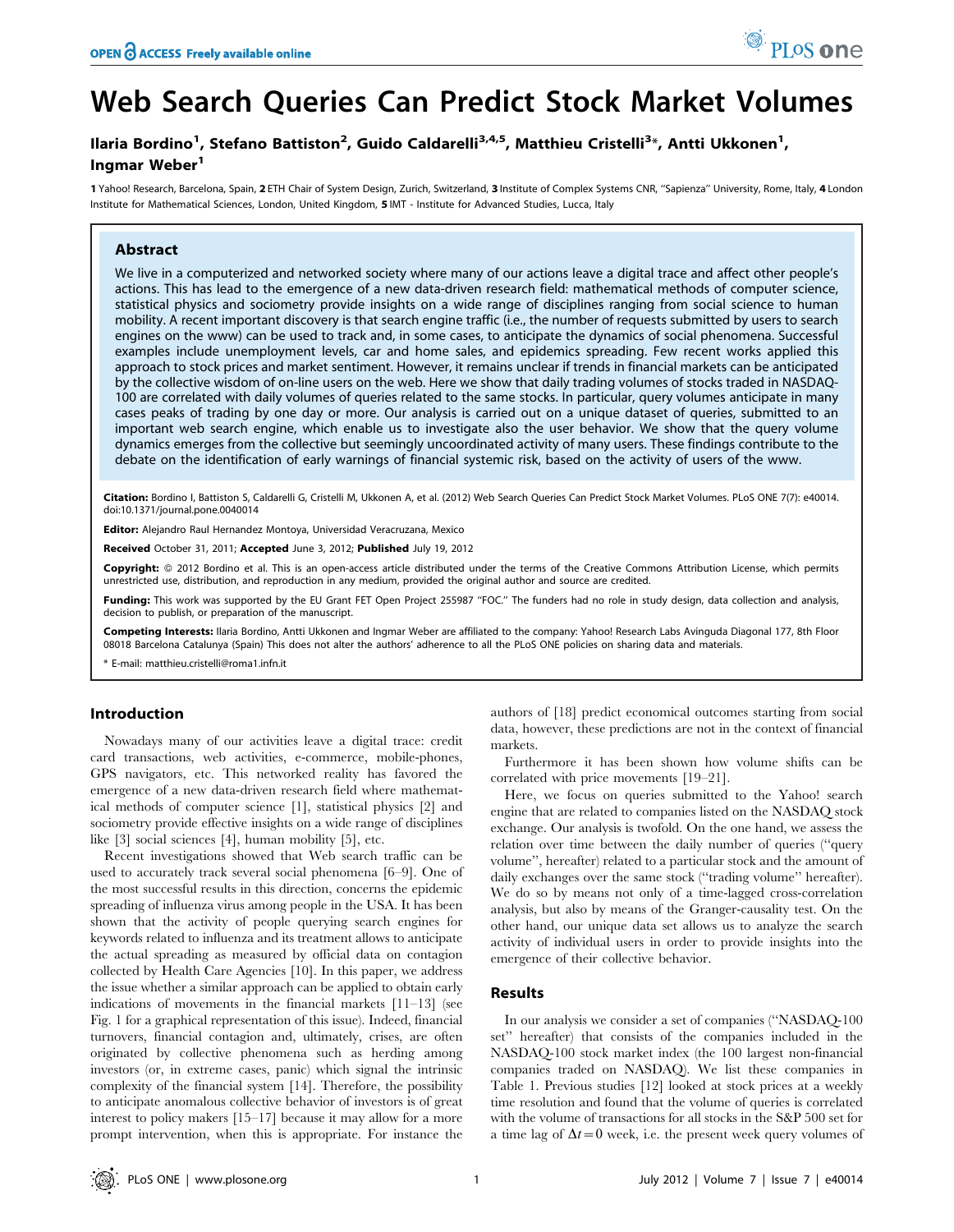

Figure 1. Graphical illustration of the analysis presented in this paper. The study of queries is gaining more and more attention as an important tool for the understanding of social and financial systems. Users perform web searches in order to collect news or browse e-newspaper sites. In particular local or global events such as natural disasters can generate local or global waves of searches through the web. As a result, the logs of these search-engines' queries are an unprecedented source of anonymized information about human activities. In this paper we provide a detailed analysis on a particular application of these ideas; that is, the anticipation of market activity from user queries. This picture graphically summarizes our procedure. In particular, we investigate which is the relationship between web searches and market movements and whether web searches anticipate market activity. While we can expect that large fluctuations in markets, produce spreading of news or rumors or government's actions and therefore induce web searches (solid green arrow in panel  $a$ ), we would like to check if web searches affect or even anticipate financial activity (broken violet arrow in panel a). In detail we investigate if today's query volumes about financial stocks somehow anticipate financial indicators of tomorrow such as trading volumes, daily returns, volatility, etc, (panels b and c) and we find a significant anticipation for trading volumes. doi:10.1371/journal.pone.0040014.g001

companies in the S&P 500 are significantly correlated with present week trading volumes of the S&P 500. In addition, differently from [12] we use daily data from Yahoo! search engine and we look at query volumes from single stocks and do not aggregate these volumes. The authors of [12] suggest that the query volume can be interpreted as reflecting the attractiveness of trading a stock. Further, they find that this attractiveness effect lasts for several weeks and, citing the authors of [12], *present price movements seem to* influence the search volume in the following weeks pointing out that new analysis on data at a smaller time scale are needed.

This last observation is the starting point of the present work. Is it possible to better investigate the relation between search traffic and market activity on a daily time scale? And, even more important, can query volumes anticipate market movements and be a proxy for market activity? In other words in this paper we are addressing the question whether web searches can be a forecasting tool for financial markets and not only a nowcasting one. This is a novel analysis which try to quantify the link and the direction of the link between search traffic and financial activity.

We consider search traffic as well as market activity at a daily frequency and find a strong correlation between query volumes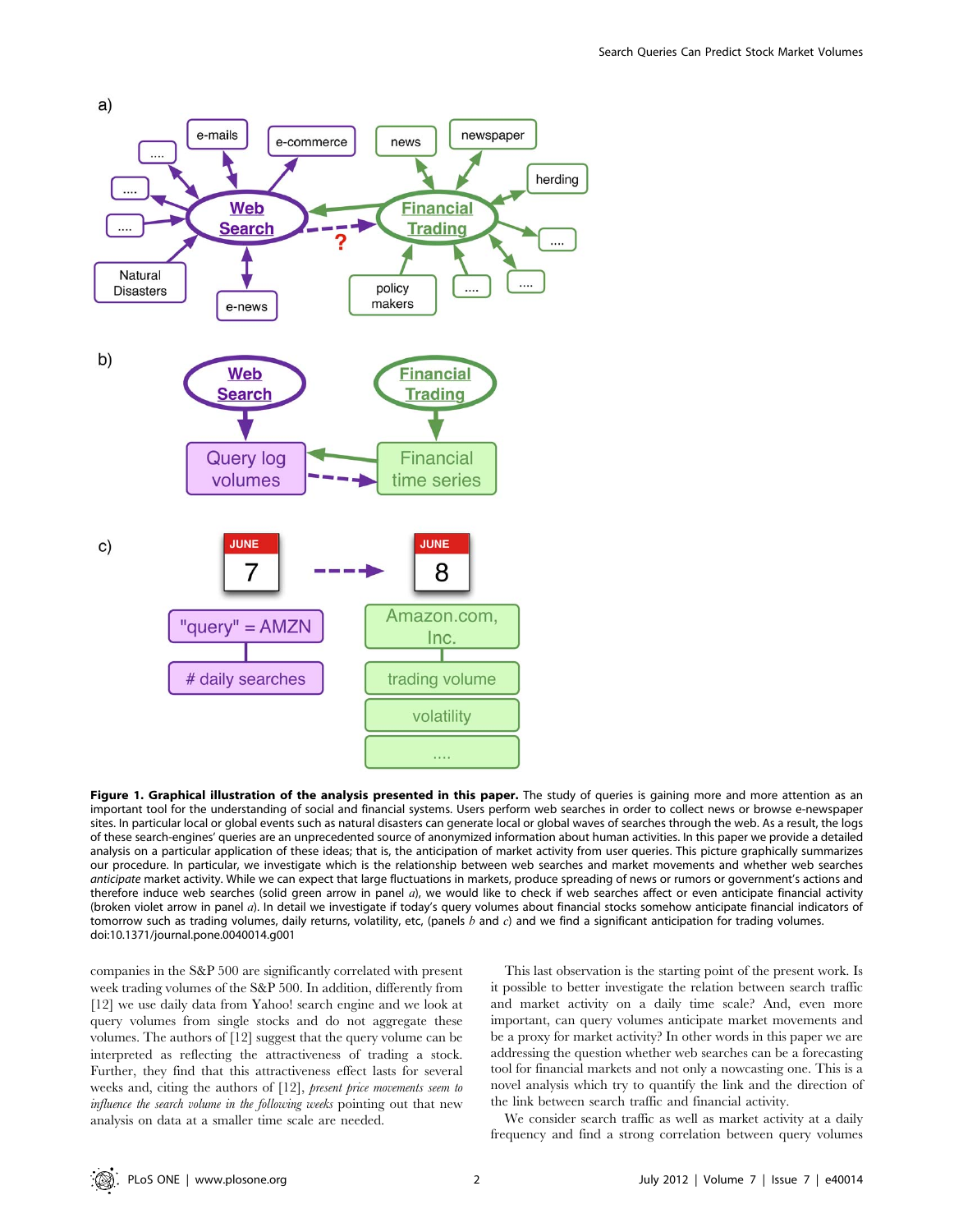#### Table 1. The 100 traded companies included in the NASDAQ-100 index with their relative ticker.

| <b>Activision Blizzard (ATVI)</b>             | Adobe Systems Incorporated (ADBE)     | Akamai Technologies, Inc (AKAM)             |
|-----------------------------------------------|---------------------------------------|---------------------------------------------|
| Altera Corporation (ALTR)                     | Amazon.com, Inc. (AMZN)               | Amgen Inc. (AMGN)                           |
| Apollo Group, Inc. (APOL)                     | Apple Inc. (AAPL)                     | Applied Materials, Inc. (AMAT)              |
| Autodesk, Inc. (ADSK)                         | Automatic Data Processing, Inc. (ADP) | Baidu.com, Inc. (BIDU)                      |
| Bed Bath & Beyond Inc. (BBBY)                 | Biogen Idec, Inc (BIIB)               | BMC Software, Inc. (BMC)                    |
| <b>Broadcom Corporation (BRCM)</b>            | C. H. Robinson Worldwide, Inc. (CHRW) | CA, Inc. (CA)                               |
| Celgene Corporation (CELG)                    | Cephalon, Inc. (CEPH)                 | Cerner Corporation (CERN)                   |
| Check Point Software Technologies Ltd. (CHKP) | Cisco Systems, Inc. (CSCO)            | Citrix Systems, Inc. (CTXS)                 |
| Cognizant Tech. Solutions Corp. (CTSH)        | <b>Comcast Corporation (CMCSA)</b>    | Costco Wholesale Corporation (COST)         |
| Ctrip.com International, Ltd. (CTRP)          | Dell Inc. (DELL)                      | Dentsplay International Inc. (XRAY)         |
| DirecTV (DTV)                                 | Dollar Tree, Inc. (DLTR)              | eBay Inc. (EBAY)                            |
| Electronic Arts Inc. (ERTS)                   | Expedia, Inc. (EXPE)                  | Expeditors Int. of Washington, Inc. (EXPD)  |
| Express Scripts, Inc. (ESRX)                  | F5 Networks, Inc. (FFIV)              | Fastenal Company (FAST)                     |
| First Solar, Inc. (FSLR)                      | Fiserv, Inc. (FISV)                   | Flextronics International Ltd. (FLEX)       |
| FLIR Systems, Inc. (FLIR)                     | Garmin Ltd. (GRMN)                    | Genzyme Corporation (GENZ)                  |
| Gilead Sciences, Inc. (GILD)                  | Google Inc. (GOOG)                    | Henry Schein, Inc. (HSIC)                   |
| Illumina, Inc. (ILMN)                         | Infosys Technologies (INFY)           | Intel Corporation (INTC)                    |
| Intuit, Inc. (INTU)                           | Intuitive Surgical Inc. (ISRG)        | Joy Global Inc. (JOYG)                      |
| <b>KLA Tencor Corporation (KLAC)</b>          | Lam Research Corporation (LRCX)       | Liberty Media Corp., Int. Series A (LINTA)  |
| Life Technologies Corporation (LIFE)          | Linear Technology Corporation (LLTC)  | Marvell Technology Group, Ltd. (MRVL)       |
| Mattel, Inc. (MAT)                            | Maxim Integrated Products (MXIM)      | Microchip Technology Incorporated (MCHP)    |
| Micron Technology, Inc. (MU)                  | Microsoft Corporation (MSFT)          | Millicom International Cellular S.A. (MICC) |
| Mylan, Inc. (MYL)                             | NetApp, Inc. (NTAP)                   | Netflix, Inc. (NFLX)                        |
| News Corporation, Ltd. (NWSA)                 | NII Holdings, Inc. (NIHD)             | <b>NVIDIA Corporation (NVDA)</b>            |
| OOReilly Automotive, Inc. (ORLY)              | Oracle Corporation (ORCL)             | PACCAR Inc. (PCAR)                          |
| Paychex, Inc. (PAYX)                          | Priceline.com, Incorporated (PCLN)    | Qiagen N.V. (QGEN)                          |
| QUALCOMM Incorporated (QCOM)                  | Research in Motion Limited (RIMM)     | Ross Stores Inc. (ROST)                     |
| SanDisk Corporation (SNDK)                    | Seagate Technology Holdings (STX)     | Sears Holdings Corporation (SHLD)           |
| Sigma-Aldrich Corporation (SIAL)              | Staples Inc. (SPLS)                   | <b>Starbucks Corporation (SBUX)</b>         |
| Stericycle, Inc (SRCL)                        | Symantec Corporation (SYMC)           | Teva Pharmaceutical Industries Ltd. (TEVA)  |
| Urban Outfitters, Inc. (URBN)                 | VeriSign, Inc. (VRSN)                 | Vertex Pharmaceuticals (VRTX)               |
| Virgin Media, Inc. (VMED)                     | Vodafone Group, plc. (VOD)            | Warner Chilcott, Ltd. (WCRX)                |
| Whole Foods Market, Inc. (WFMI)               | Wynn Resorts Ltd. (WYNN)              | Xilinx, Inc. (XLNX)                         |
| Yahoo! Inc. (YHOO)                            |                                       |                                             |

doi:10.1371/journal.pone.0040014.t001

and trading volumes for all stocks in the NASDAQ-100 set. Fig. 2 (top panel) shows the time evolution of the query volume of the ticker ''NVDA'' and the trading volume of the corresponding company stock ''NVIDIA Corporation'' and Fig. 3 (top panel) shows the same plot for query volume of the ticker ''RIMM'' and the trading volume of the company stock ''Research In Motion Limited'' (see also Section ''Materials and Methods''). A simple visual inspection of these figures (see also Fig. 4) reveals a clear correlation between the two time series because peaks in one time series tend to occur close to peaks in the other.

The lower panels of Figs. 2 and 3 report the values of cross correlation between trading and query volume as a function of the time lag  $\delta$  defined as the time-lagged Pearson cross correlation  $r(\delta)$ coefficient between two time series  $Q_t$  and  $T_t$ :

$$
r(\delta) = \frac{\sum_{t=1}^{n} (Q_t - \overline{Q})(T_{t+\delta} - \overline{T})}{\sqrt{\sum_{t=1}^{n} (Q_t - \overline{Q})^2} \sqrt{\sum_{t=1}^{n} (T_{t+\delta} - \overline{T})^2}}
$$
(1)

where  $\bar{Q}, \bar{T}$  are the sample averages of the two time series (in this case  $Q$  and  $T$  represent query and trading volumes, respectively). The coefficient  $r(\delta)$  can range from  $-1$  (anticorrelation) to 1 (correlation).

The cross correlation coefficients for positive values of  $\delta$  (solid lines) are always larger than the ones for negative time lag (broken lines). This means that query volumes tend to anticipate trading volumes. Such an anticipation spans from 1 to 3 days at most.

Beyond a lag of 3 days, the correlation of query volumes with trading volumes vanishes. In Table 2 where we report the cross correlation function between queries and trading volumes averaged over the 87 companies in the NASDAQ-100 for which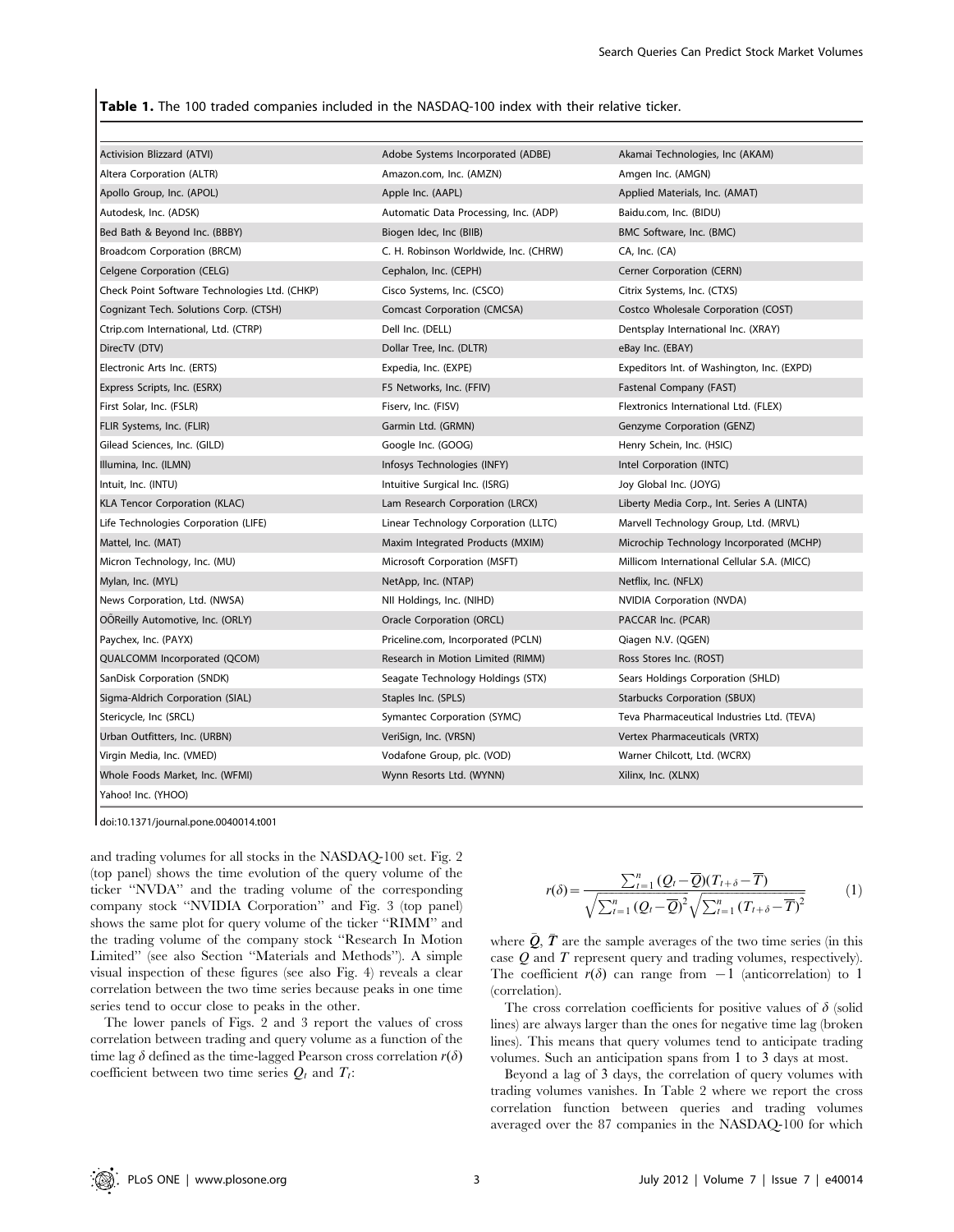

Figure 2. Query log volumes and trading volumes: cross correlation analysis (ticker: "NVDA"). (up) Time evolution of normalized querylogs volumes for the ticker ''NVDA'' compared with the trading-volume of the ''NVIDIA Corporation''. The data for both query-logs (blue) and trading volume (red) are aggregated on a daily basis. (**bottom**) The plot of the sample cross correlation function  $r(\delta)$  as defined in Eq. (1) vs absolute values of the time lag  $\delta$  (positive values of  $\delta$  correspond to solid lines while negative values of the time lag correspond to the broken lines). The correlation coefficients at positive time lags are always larger than the corresponding at negative ones, this suggests that today's query volumes anticipate and affect the trading activity of the following days (typically one or two days at most). doi:10.1371/journal.pone.0040014.g002

we have a clean query-log signal (see also Tables 3, 4 and 5 where we find similar results for a different definition of query volumes and for all the stocks from NASDAQ-100 without any filtering procedure, these results are extensively discussed in Section ''Materials and Methods''). In Table 6 instead we report the cross correlation functions for some of the 87 companies investigated in Table 2 (for the sake of completeness in Supporting Information S1 we report the tables of cross correlation functions for all the clean stocks and the cross correlation functions for those stocks characterized by spurious origin of the query volume).

As a first result from this analysis we find that the significant correlation between query volumes and trading volumes at  $\delta$  = 0 confirms the results of [12] also at a daily timescale. Our findings (i.e. positive correlation for negative time lags) also support the vision that present market activity influences future users' activity but in contrast with [12] the length of this influence appears to be much shorter than what expected (only few days). It appears that the correlation only emerges at a daily scale and seems to be not observed at weekly resolution.

However, the most striking result is that the cross-correlation coefficients between present query volumes and future trading volumes appears to be larger than the coefficient of the opposite case. In the following of this paper we discuss in detail this anticipation effect and give a statistical validation of our finding.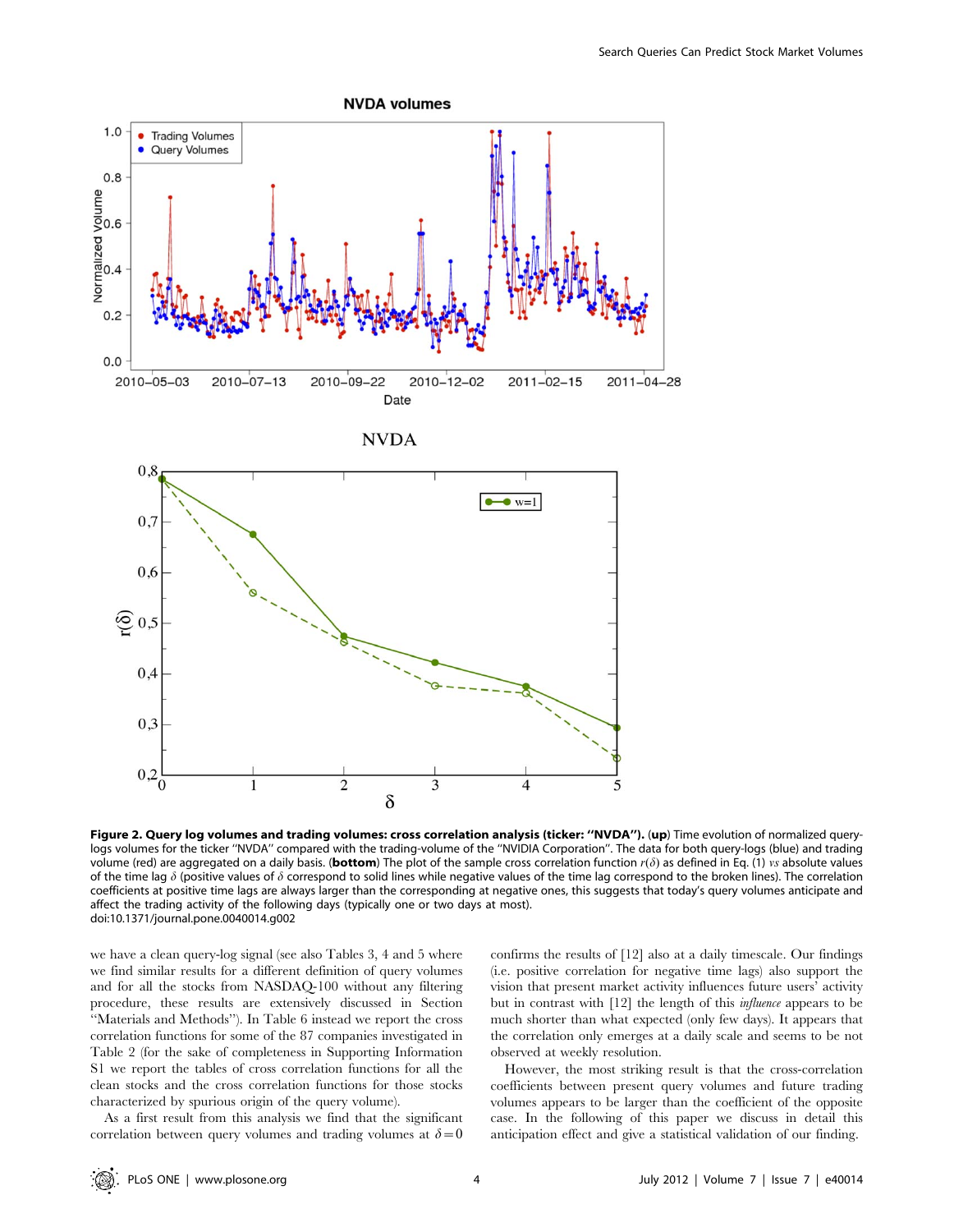

Figure 3. Query log volumes and trading volumes: cross correlation analysis (ticker: "RIMM"). (up) Time evolution of normalized querylogs volumes for the ticker ''RIMM'' compared with the trading-volume of the ''Research In Motion Limited''. The data for both query-logs (blue) and trading volume (red) are aggregated on a daily basis. (**bottom**) The plot of the sample cross correlation function  $r(\delta)$  as defined in Eq. (1) vs absolute values of the time lag  $\delta$  (positive values of  $\delta$  correspond to solid lines while negative values of the time lag correspond to the broken lines). As in the case of the ticker ''NVDA'' corresponding to the company ''NVIDIA Corporation'' in Fig. 2, the correlation coefficients at positive time lags are always larger than the corresponding at negative ones, this suggests that today's query volumes anticipate and affect the trading activity of the following days (typically one or two days at most). doi:10.1371/journal.pone.0040014.g003

# Statistical Validation

In order to assess the statistical significance of the results for the NASDAQ-100 set, we construct a reshuffled data set in which the query volume time series of a company  $C_i$  is randomly paired to the trading volume time series of another company  $C_i$ . The values of the cross-correlation coefficient averaged over 1000 permutations (values which span the range  $[-0.033,0.06]$ ) are smaller than the original one (which is 0:31) by a factor 10. The residual correlation present in the reshuffled dataset can be explained in terms of general trends of the market and of the specific (technological) sector considered [22–24].

As a second test we remove the top five (and ten) largest events from the trading volume times series in order to verify if the results shown in Table 6 (the results for all the stocks are reported in Supporting Information S1) are dominated by these events. In Table 7 we report the comparison between the values of the cross correlation coefficient  $r(0)$  of the two series for a selection of stocks. A significant correlation is still observed for most of the stocks considered. This important test supports the robustness of our findings. In fact, even if the drop indicates that the distributions underlying the investigated series are fat-tailed (see Supporting Information S1 and the discussion about the validity of the Granger test in the following of the paper) and that a significant fraction of the correlation is driven by largest events (about 5% of the events are responsible for  $25{-}30\%$  of the correlation on the average), more than half of the correlation (for some stocks this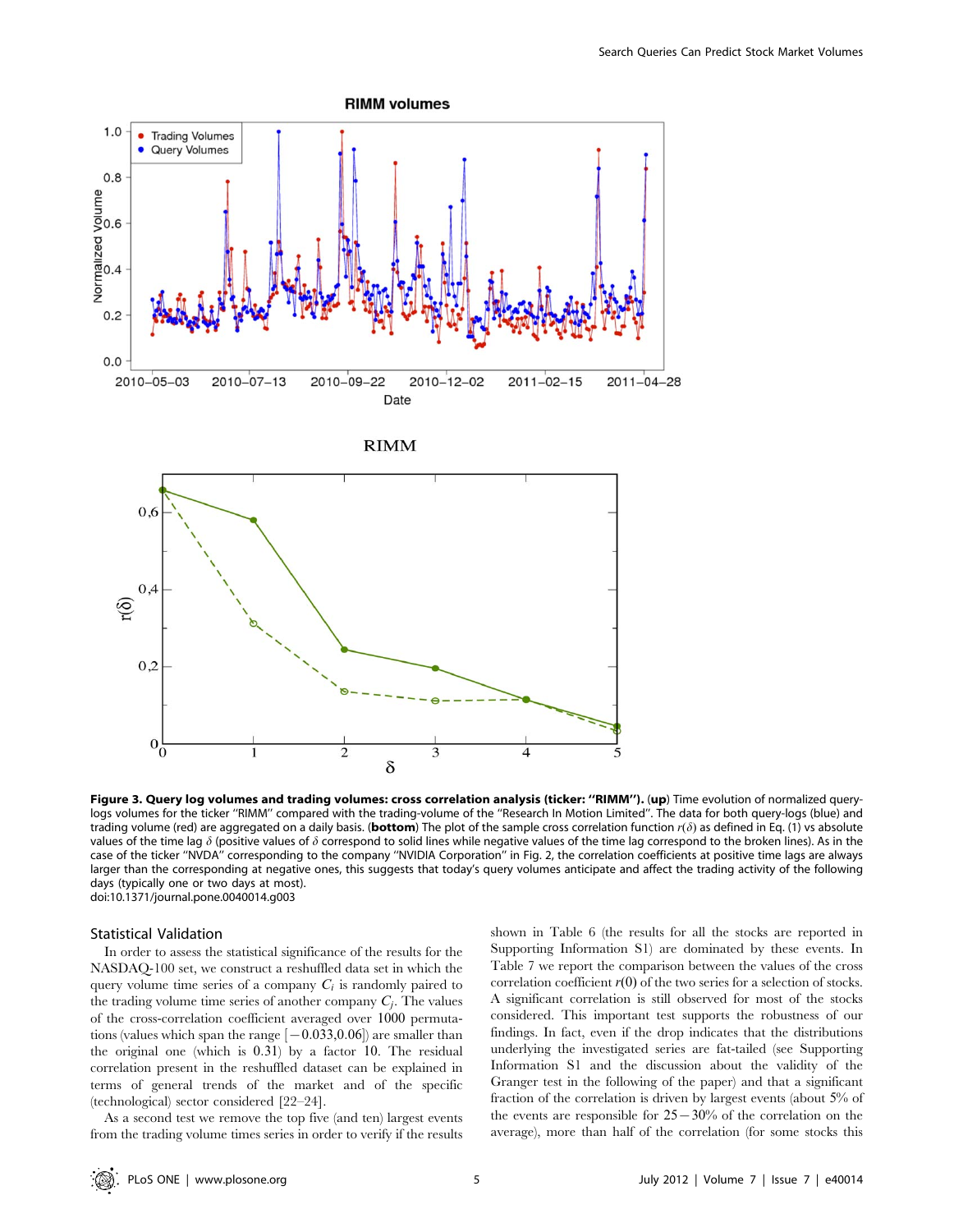

Figure 4. Query volumes and trading volumes. We plot the query-search volumes and trading volumes time series for four stocks (AAPL, AMZN, NFLX and ADBE) to show that the patterns observed in Figs. 2 and 3 are common to most of stocks of the set considered (NASDAQ-100). doi:10.1371/journal.pone.0040014.g004

percentage reaches 90%) cannot be explained by these extreme events.

Turning now the discussion towards the validation of the fact that query volumes anticipate trading volumes, as a first issue, it is a well-known fact that trading volumes and volatility are correlated and this last appears to be autocorrelated [25–27] (the decay of the volatility is well-described by a power law with an exponent ranging between  $-1$  and 0). Therefore the correlation between the query volumes and the future trading volumes shown in Figs. 2 and 3 could be explained in terms of these two effects. In this respect we compare the lagged cross-correlation function between a proxy for the volatility (the absolute value of price returns) and the query volumes with the results shown in Table 2. As shown in Fig. 5, the  $\delta > 0$  branch in the volatility case is equal or even smaller than the value observed in the  $\delta < 0$  one, differently from the trading volume case. If the origin of the effect were due to the autocorrelation component of the volatility, we would expect a similar behavior for both cross-correlation functions. In addition we observe that the volatility autocorrelation function decays much slower (from weeks to months) than the typical time decay of the cross correlations here investigated (few days). This supports the non-autocorrelated origin of the anticipation effect.

As a second measure of the anticipation effect, we also performed a Granger causality test [28] in order to determine if todays search traffic provides significant information on forecasting trading volumes of tomorrow. We find that trading volumes can be considered Granger-caused by the query volume. We want to point out that Granger-causality does not imply a causality relation between the two series. In fact it can be argued with a simple counterexample that two Granger-caused series may be driven by a third process and therefore the interpretation of the Granger relation as a causality link would be wrong. In our analysis the results of the Granger test are only used to assess the direction of the anticipation between queries and trading activity. In this sense we claim that query volumes observed today are informative of (and consequently forecast) tomorrows trading volumes.

Furthermore, the fat-tailed nature of the distributions under investigation (see Supporting Information S1) may weaken the results of the Granger-test which, in principle, requires gaussian distributions for the error term of the regressions [28]. However, we perform a series of additional analyses and tests which support

Table 2. Average cross-correlation functions for the clean NASDAQ-100 stocks (query: Ticker, volumes: searches).

| $\mathsf{I}\mathsf{\delta}$ | -5     | -4     | -3     | - 2    | -1     |        |        |        |        |        |        |
|-----------------------------|--------|--------|--------|--------|--------|--------|--------|--------|--------|--------|--------|
| CCF                         | 0.0176 | 0.0604 | 0.0657 | 0.0993 | 0.1816 | 0.3641 | 0.2700 | 0.1145 | 0.0834 | 0.0540 | 0.0312 |

By clean stocks we mean that we remove those stocks which give rise to spurious queries such as the one containing a common words like LIFE or for instance the stock EBAY. In Supporting Information S1 we report the cross correlation functions of the 87 stocks on which the average is performed. doi:10.1371/journal.pone.0040014.t002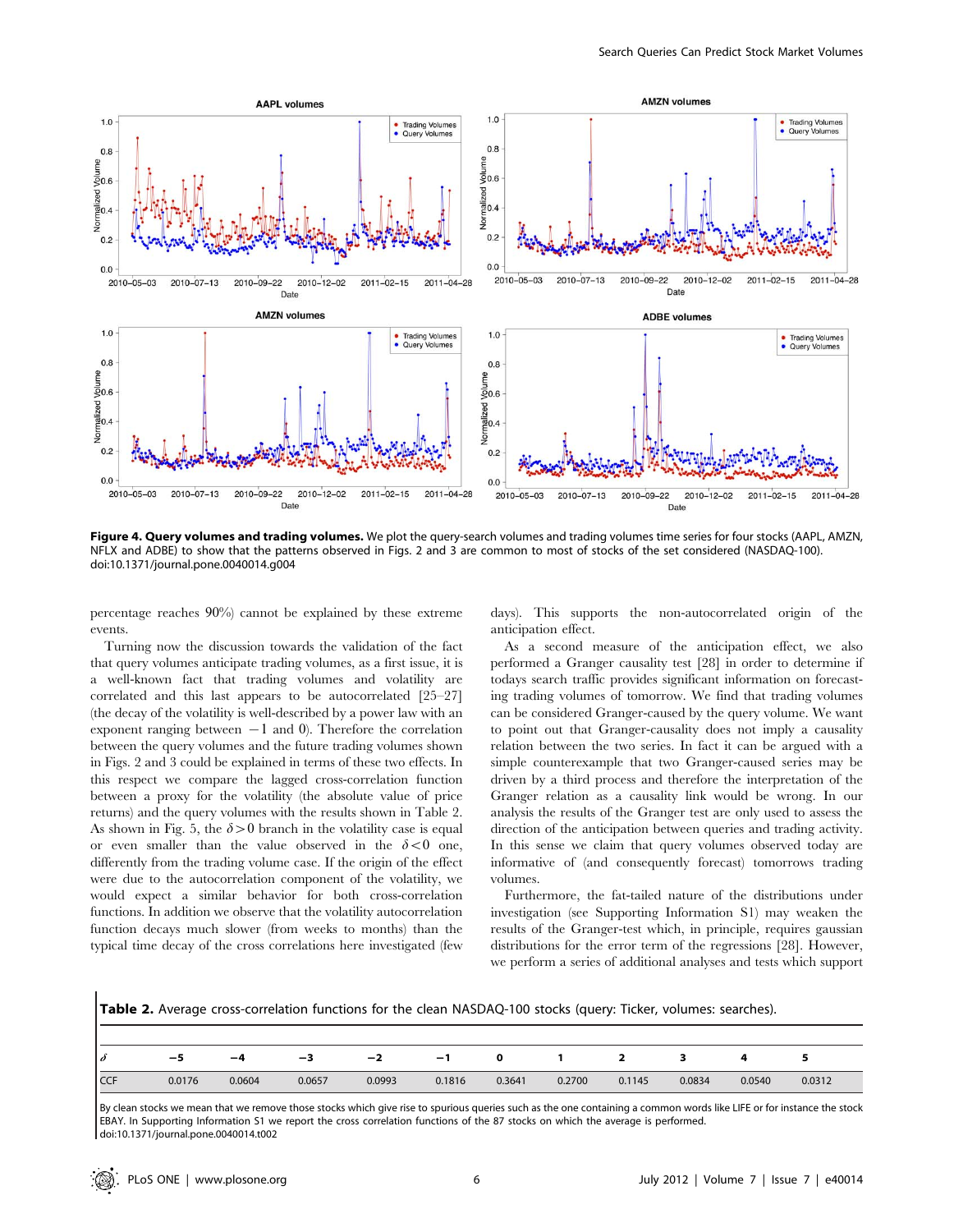|            | <b>Table 3.</b> Average cross-correlation time series for NASDAQ-100 clean stocks (query: Ticker, volumes: users). |        |        |        |        |          |        |                |        |        |        |
|------------|--------------------------------------------------------------------------------------------------------------------|--------|--------|--------|--------|----------|--------|----------------|--------|--------|--------|
|            |                                                                                                                    |        |        |        |        |          |        |                |        |        |        |
| 8          | -5                                                                                                                 | -4     | $-3$   | $-2$   |        | $-1$ 0 1 |        | $\overline{2}$ | 3      | 4      | 5      |
| <b>CCF</b> | 0.0078                                                                                                             | 0.0344 | 0.0501 | 0.0736 | 0.1482 | 0.3194   | 0.2349 | 0.0876         | 0.0623 | 0.0345 | 0.0151 |
|            | The seculiar forms the corrected of Velezial creaming forms off according (Table 3) and classical identities)      |        |        |        |        |          |        |                |        |        |        |

The results from the queries of Yahoo! users or from all searches (Table 2) are almost identical. doi:10.1371/journal.pone.0040014.t003

and confirm the picture coming from Granger-test results (see Section ''Materials and Methods'' for further details).

# **Discussion**

#### Users' Behavior

In the second part of our investigation we focus on the activity of single users. We are able to track the users who have registered to Yahoo! and thus have a Yahoo! profile. One could expect that users regularly query a set of tickers corresponding to stocks of their interest. This is because for queries that match the ticker of a stock, the search engine shows the user up-to-date market information about the stock in a separate display that appears above the normal search results. In addition, if any important news appears, the corresponding page would show among the top links in the search result. Therefore, we first compute the distribution of the number of tickers searched by each user in various time windows and time resolution (see Fig. 6). Interestingly, most users search only one ticker, not only within a month, but also within the whole year. This result is robust along the time interval under observation and across tickers. As a further step, among the users who search at least once a given ticker in a certain time window, we compute the distribution of the number of different days in which they search again for the same ticker. In this case, we restrict the analysis to some specific tickers, namely to those with highest cross correlation between query volumes and trading volumes (e.g., those for Apple Inc., Amazon.com, Netflix Inc.). Surprisingly, as shown in Section ''Materials and Methods'' and in Figs. 7, 8, 9, the majority of users  $(90%)$  searched the ticker only once, not only during a month, but also within a year. Again, this result is robust along the 12 months in our dataset. Altogether, we find that most users search for one ''favorite'' stock, only once. The fact that these users do not check regularly a wide portfolio of stocks suggests that they are not financial experts. In addition, there is no consistent pattern over time. Users perform their searches in a seemingly uniform way over the months. In addition we find that our results are typical and very stable in time. In fact in this respect we do not observe any correlation between large fluctuations of trade volume, large price drops and influx of onetime searchers or with large price drops. In Fig. 10 we show the evolution of one-time searchers which appears to be very stable in time.

Overall, combining the evidence on the relation between query and trading volumes with the evidence on individual user behavior, brings about a quite surprising picture: movements in trading volume can be anticipated by volumes of queries submitted by non-expert users, a sort of wisdom of crowds effect.

In conclusion, we crawled the information stored in query-logs of the Yahoo! search engine to assess whether signals in querying activity of web users interested in particular stocks can anticipate movements in trading activity of the same stocks. Differently from previous studies we considered daily time series and we focused on trading volumes rather than prices.

Daily volumes of queries related to a stock were compared with the effective trading volume of the same stock by computing timedelayed cross-correlation.

Our results show the existence of a positive correlation between todays stock-related web search traffic and the trading volume of the same stocks in the following days. The direction of the correlation is confirmed by several statistical tests.

Furthermore, the analysis of individual users' behavior shows that most of the users query only one stock and only once in a month. This seems to suggest that movements in the market are anticipated by a sort of ''wisdom of crowd'' [29]. These findings do not explain the origin of the market movements but shows that that search traffic can be a good proxy for them.

Furthermore, if one could assume that queries of a user reflect the composition of her investment portfolio, our finding would suggest that most of the investors place their investments in only one or two financial instruments. The assumption that queries reflect portfolio composition is a strong hypothesis and cannot be verified in our data at the current stage. The finding would then deviate from the diversification strategy of the well-known Markovitz approach, but would be in line with previous empirical works on carried out on specific financial markets. This result, if confirmed, could have very important consequences. In epidemics, by taking for granted that everybody has a mean number of contacts brings to incorrect results on disease propagations. Here the assumption that investors portfolio is balanced, while it is not, could explain why domino effects in the market are faster and more frequent than expected.

This does not mean that we can straightforwardly apply the models of epidemic spreading [30–32] to financial markets. In fact, in the latter case (differently from ordinary diseases) panic spreads mostly by news. In an ideal market, all the financial agents can become ''affected'' at the same time by the same piece of information. This fundamental difference makes the typical time scale of reactions in financial markets much shorter than the one in disease spreading. It is exactly for that reason that any early sign of market behavior must be considered carefully in order to promptly take the necessary countermeasures. We think that this informa-

Table 4. Average cross-correlation time series for NASDAQ-100 stocks (query: Ticker, volumes: searches).

| $\mathcal{S}$<br>0<br>$-1$<br>-5<br>-4<br>- 3 |        |        |        |        |        |        |        |        |        |        |        |
|-----------------------------------------------|--------|--------|--------|--------|--------|--------|--------|--------|--------|--------|--------|
| CCF                                           |        |        |        |        |        |        |        |        |        |        |        |
|                                               | 0.0067 | 0.0487 | 0.0507 | 0.0806 | 0.1510 | 0.3150 | 0.2367 | 0.0940 | 0.0675 | 0.0433 | 0.0197 |

doi:10.1371/journal.pone.0040014.t004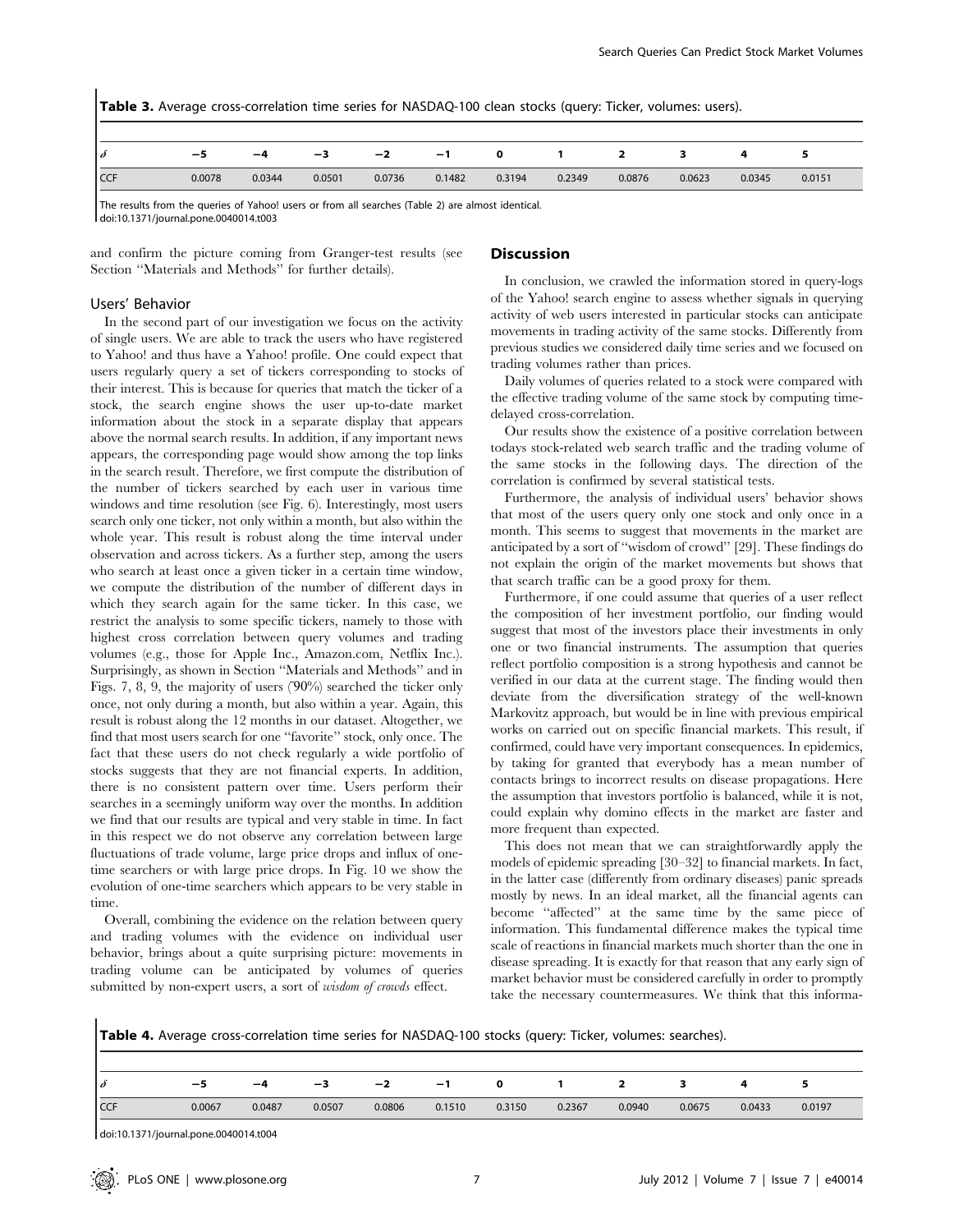|            | <b>Table 5.</b> Average cross-correlation time series for NASDAQ-100 stocks (query: Company name, volumes: searches). |        |        |        |        |              |        |        |        |        |        |
|------------|-----------------------------------------------------------------------------------------------------------------------|--------|--------|--------|--------|--------------|--------|--------|--------|--------|--------|
|            |                                                                                                                       |        |        |        |        |              |        |        |        |        |        |
|            | -5                                                                                                                    | -4     | -3     | $-2$   | $-1$   | $\mathbf{o}$ |        |        |        |        |        |
| <b>CCF</b> | 0.0159                                                                                                                | 0.0629 | 0.0508 | 0.0455 | 0.0639 | 0.1196       | 0.1083 | 0.0561 | 0.0509 | 0.0299 | 0.0169 |
|            |                                                                                                                       |        |        |        |        |              |        |        |        |        |        |

Correlations are lower than the case in which we consider the queries deriving from the tickers (Table 4). doi:10.1371/journal.pone.0040014.t005

tion can be effectively used in order to detect early signs of financial distress.

We also believe this field to be very promising and we are currently working on the extension of this kind of web analysis to twitter data and semantic analysis of blogs.

#### Materials and Methods

 $\mathbf{I}$ 

In this section we give a detailed overview of the investigations carried out in this paper. The first contribution of our work consists, as previously said, of an analysis of the relation between the activity of the users of the Yahoo! search engine and real events taking place within the stock market. Our basic assumption is that any market activity in an individual stock may find some correspondence in the search activity of the users interested in that stock. Thus we study whether significant variations in the stock trading volumes are anticipated by analogous variations in the volume of related Web searches. To investigate the existence of a correlation between query volumes and trading volumes, we compute time-lagged cross-correlation coefficients of these two series.

We conduct such analysis performing separate experiments to test the two different query definitions that we take into consideration, i.e., queries containing the stock ticker string, or queries matching the company name. The results of this first set of experiments are presented in Subsection ''Correlation between query volumes and trading volumes''.

We then apply permutation tests, Granger-causality test and several analyses to assess the significance of the correlations found. These experiments are described in Subsection ''Statistical validation of query anticipation''.

Finally, Subsection ''Analysis of users' behavior'' presents details of the last part of our work, where we try to gain a better knowledge of the typical behavior of the users who issue queries related to finance. Here we refine our analysis of the information extracted from query logs to understand what a typical user searches for, such as whether she looks for many different tickers or just for a few ones, and, if she looks for them regularly or just sporadically.

# Database

The stocks analyzed. In this work we compare query volumes and trading volumes of a set of companies traded in the NASDAQ (National Association of Securities Dealers Automated Quotation) stock exchange, which is the largest electronic screenbased equity securities trading market in the United States and second-largest by market capitalization in the world. Precisely, we analyze the 100 companies included in the NASDAQ-100 stockmarket capitalization index. These companies are amongst the largest non-financial companies that are listed on the NASDAQ (technically the NASDAQ-100 is a modified capitalizationweighted index, it does not contain financial companies and it also includes companies incorporated outside the United States.) We list these companies in Table 1. The daily financial data for all of stocks is publicly available from Yahoo! Finance (see http:// finance.yahoo.com/) and we focus our attention on the daily trading volumes.

Query data. The query-log data we analyze is a segment of the Yahoo! US search-engine log, spanning a time interval of one year, from mid-2010, to mid-2011. The query-log stores information about actions performed by users during their interactions with the search engine, including the queries they submitted and the result pages they were returned, as well as the specific documents they decided to click on.

We compute query volume time series by extracting and aggregating on a daily basis two different types of queries for each traded company:

| <b>Table 6.</b> Values of cross-correlation functions for some selected stocks. |
|---------------------------------------------------------------------------------|
|---------------------------------------------------------------------------------|

| Ticker      | $\delta = -5$ | $\delta = -4$ | $\delta = -3$ | $\delta = -2$ | $\delta$ =-1 | $\delta = 0$ | $\delta$ =1 | $\delta = 2$ | $\delta = 3$ | $\delta = 4$ | $\delta = 5$ |
|-------------|---------------|---------------|---------------|---------------|--------------|--------------|-------------|--------------|--------------|--------------|--------------|
| <b>ADBE</b> | 0.08          | 0.12          | 0.14          | 0.19          | 0.47         | 0.83         | 0.51        | 0.19         | 0.09         | 0.10         | 0.11         |
| <b>CEPH</b> | 0.16          | 0.26          | 0.22          | 0.14          | 0.32         | 0.80         | 0.44        | 0.24         | 0.12         | 0.13         | 0.15         |
| <b>APOL</b> | 0.02          | 0.06          | 0.10          | 0.21          | 0.43         | 0.79         | 0.55        | 0.22         | 0.12         | 0.07         | 0.03         |
| <b>NVDA</b> | 0.23          | 0.36          | 0.38          | 0.46          | 0.56         | 0.79         | 0.68        | 0.47         | 0.42         | 0.38         | 0.29         |
| <b>CSCO</b> | 0.04          | 0.07          | 0.13          | 0.36          | 0.53         | 0.74         | 0.63        | 0.34         | 0.26         | 0.17         | 0.12         |
| AKAM        | $-0.04$       | $-0.06$       | 0.03          | 0.07          | 0.22         | 0.72         | 0.49        | 0.20         | 0.11         | 0.02         | $-0.01$      |
| <b>NFLX</b> | 0.10          | 0.16          | 0.16          | 0.24          | 0.47         | 0.68         | 0.54        | 0.25         | 0.19         | 0.16         | 0.13         |
| <b>ISRG</b> | 0.07          | 0.13          | 0.18          | 0.21          | 0.38         | 0.67         | 0.64        | 0.29         | 0.20         | 0.11         | 0.05         |
| <b>RIMM</b> | 0.03          | 0.12          | 0.11          | 0.14          | 0.31         | 0.66         | 0.58        | 0.24         | 0.20         | 0.11         | 0.05         |
| FFIV        | 0.06          | 0.06          | 0.13          | 0.21          | 0.35         | 0.65         | 0.56        | 0.33         | 0.21         | 0.14         | 0.13         |

The values of the cross-correlation function  $r(\delta)$  for  $\delta > 0$  is always higher than the value of  $r(-\delta)$ . From this evidence it appears that query volumes anticipate trading volumes by one or two days. See Supporting Information S1 for the complete results for the 87 clean stocks. doi:10.1371/journal.pone.0040014.t006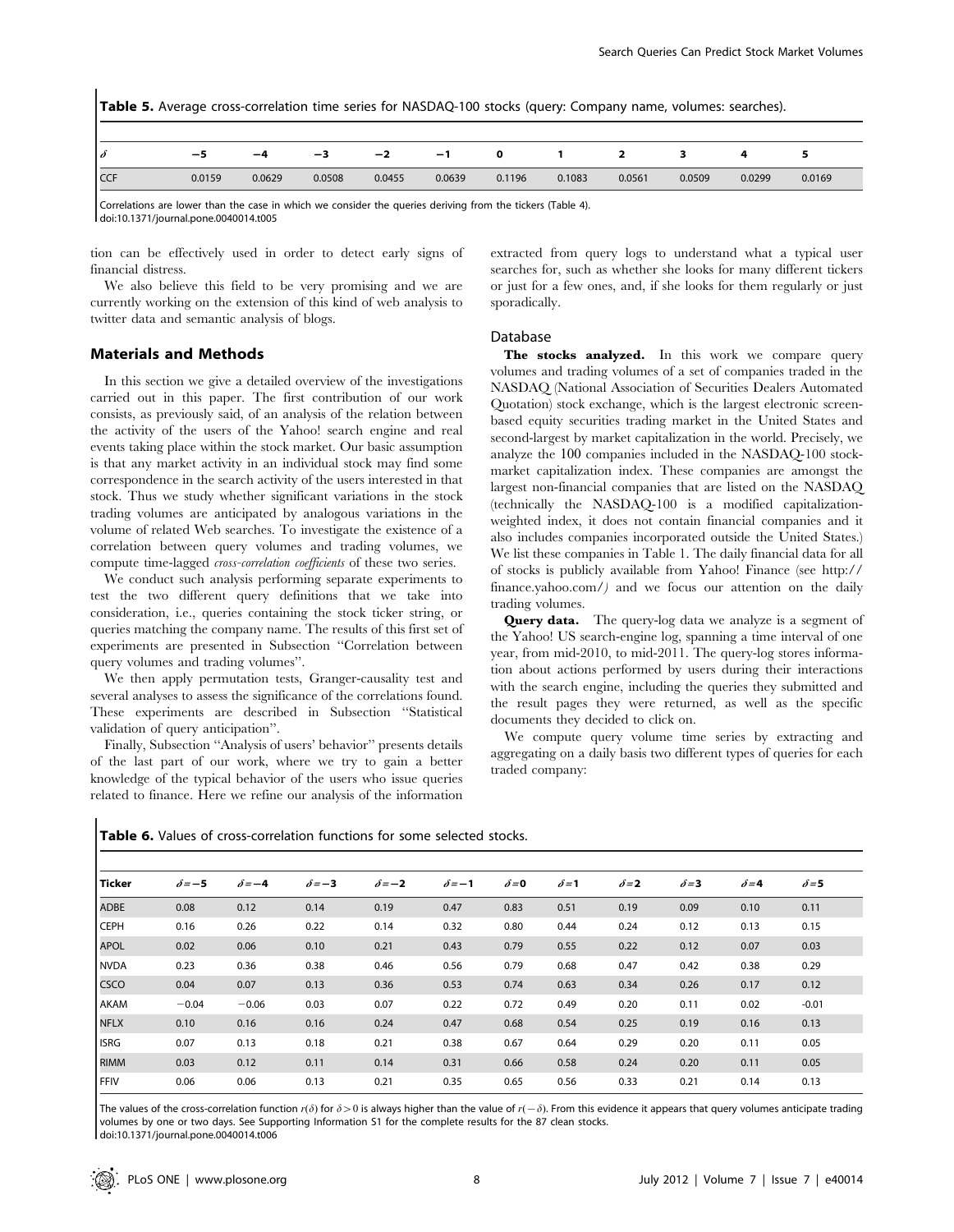**Table 7.** Cross-correlation coefficient  $r(0)$  between query and trading volumes after removing largest events.

| <b>Ticker</b> | 7(O) | $r(0)$ -Top5 | $(0)$ -Top 10 |
|---------------|------|--------------|---------------|
| <b>ADBE</b>   | 0.83 | 0.51         | 0.32          |
| <b>CEPH</b>   | 0.80 | 0.32         | 0.24          |
| <b>APOL</b>   | 0.79 | 0.55         | 0.46          |
| <b>NVDA</b>   | 0.79 | 0.70         | 0.64          |
| <b>CSCO</b>   | 0.74 | 0.56         | 0.46          |
| <b>AKAM</b>   | 0.72 | 0.51         | 0.39          |
| <b>NFLX</b>   | 0.68 | 0.62         | 0.62          |
| <b>ISRG</b>   | 0.67 | 0.57         | 0.55          |
| <b>RIMM</b>   | 0.66 | 0.59         | 0.52          |
| FFIV          | 0.65 | 0.55         | 0.50          |

We compute the cross-correlation coefficient  $r(0)$  between query and trading volumes after removing the days characterized by the highest trading volumes, respectively the top five and top ten events are removed. We note that a significant correlation is still observed for most of the stocks considered. This important test supports the robustness of our findings. See Supporting Information S1 for the complete results for the 87 clean stocks. doi:10.1371/journal.pone.0040014.t007

- all queries whose text contains the stock ticker string (i.e. ''YHOO'' for Yahoo!) as a distinct word;
- all queries whose text exactly matches the company name (after removing the legal ending, ''Incorporated'' or ''Corporation'' or ''Limited'', and all their possible abbreviations).

All queries in the log are associated with a timestamp that represents the exact moment the query was issued to the search engine. We use this temporal information to aggregate the query volumes at different levels of granularity. Furthermore, every action is also annotated with a cookie, representing the user who submitted the query. These cookies allow to track the activity of a single user during a time window of a month. By using this information, we also computed *user volumes* by counting the daily number of distinct users who made at least one search related to one company (according to the query definitions provided above). Thus, for each stock taken into consideration, we can compare the daily volumes of related queries, as well as the number of distinct users issuing such queries per day with the daily trading volumes gathered from Yahoo! Finance.

## Correlation between Query Volumes and Trading Volumes

We compare the query volume of every stock with the trading volume of the same stock. The two definitions of queries introduced are used in separate experiments, that is, in one case we aggregate all the queries containing the ticker of a company, and in another case we only consider queries that match the company name.

We extract from both data sources (the query volumes and the trading volumes of a given stock) a time series composed by daily values in the time interval ranging from mid 2010 to mid 2011. Although the query-log contains information collected during holidays and weekends as shown in Fig. 11 for the case of the AAPL stock, the financial information is obviously only available for trading days. Thus, for the sake of uniformity, we filter out all the non-working days from the query volume time series. In the end, we obtain two time series of 250 working days for every stock.



Figure 5. Comparison of the cross-correlation function between query volumes and trading volumes and query volumes and volatility. Trading volume and volatility are correlated and given the fact that volatility is also autocorrelated, the correlation between present query volume and future trading volume could be simply originated by this autocorrelated term. However, we show that the cross-correlation between query and volatility (broken line) is significantly smaller than the one between query and trading volume (solid line). Moreover the  $\delta > 0$  branch in the volatility case is equal or even smaller than the value observed in the  $\delta$  < 0 one. If the origin of the effect were due to the autocorrelation component of the volatility, we would expect a similar behavior for both cross-correlation function. This facts support that the non-autocorrelated origin of the correlation between between present query volume and future trading volume. As a proxy for the volatility we use the absolute value of daily price returns. doi:10.1371/journal.pone.0040014.g005

As a second step, given the time series  $\hat{O}$  of the query volumes and the time series  $T$  of trading volumes, we compute the *crosscorrelation coefficient*  $r(\delta)$  for every company.

This correlation coefficient ranges from  $-1$  to 1. Although the above coefficient can be computed for all delays  $\delta = 0,1,\ldots,N$ , we chose to consider a maximum lag of one week (five working days).

Tables 4 and 5 report the results obtained for these experiments. Columns instead correspond to different values of the time-lag  $\delta$ used in the calculation of the cross-correlation coefficients. We observe that the cross-correlation coefficients always assume nearly equal to zero for  $|\delta| > 5$ .

When the first query definition is taken into consideration (ticker query), the average cross-correlation coefficient in the base case of  $\delta = 0$  is equal to 0.31. Similar values are obtained if a timelag  $\delta$  in the range  $[-2,2]$  is considered. It is worth noticing that for some individual companies we observe much higher correlations. On this account Table 6 presents the best results for single stocks (see Supporting Information S1 for the complete results: it is worth noticing that considering only the stocks for which  $r(1) > 0$ , there are 8 stocks for which  $r(1) < 0$ , for 68 stocks it holds that  $r(1) > r(-1)$  while for the remaining 11 stocks we observe  $r(1) \le r(-1)$ . For these companies, we also report in Table 7 (see Supporting Information S1 for all the results) the basic crosscorrelation at lag  $\delta=0$  after removing from the time series the days corresponding to the top 5% and 10% values of the trading volume. It is interesting to observe that the correlations are still significant and so the correlation does not seem to be due only to peak events, which generally correspond to headlines in the news, product announcements or dividend payments.

When the second query definition (company names) is considered, we observe weaker correlations than the previous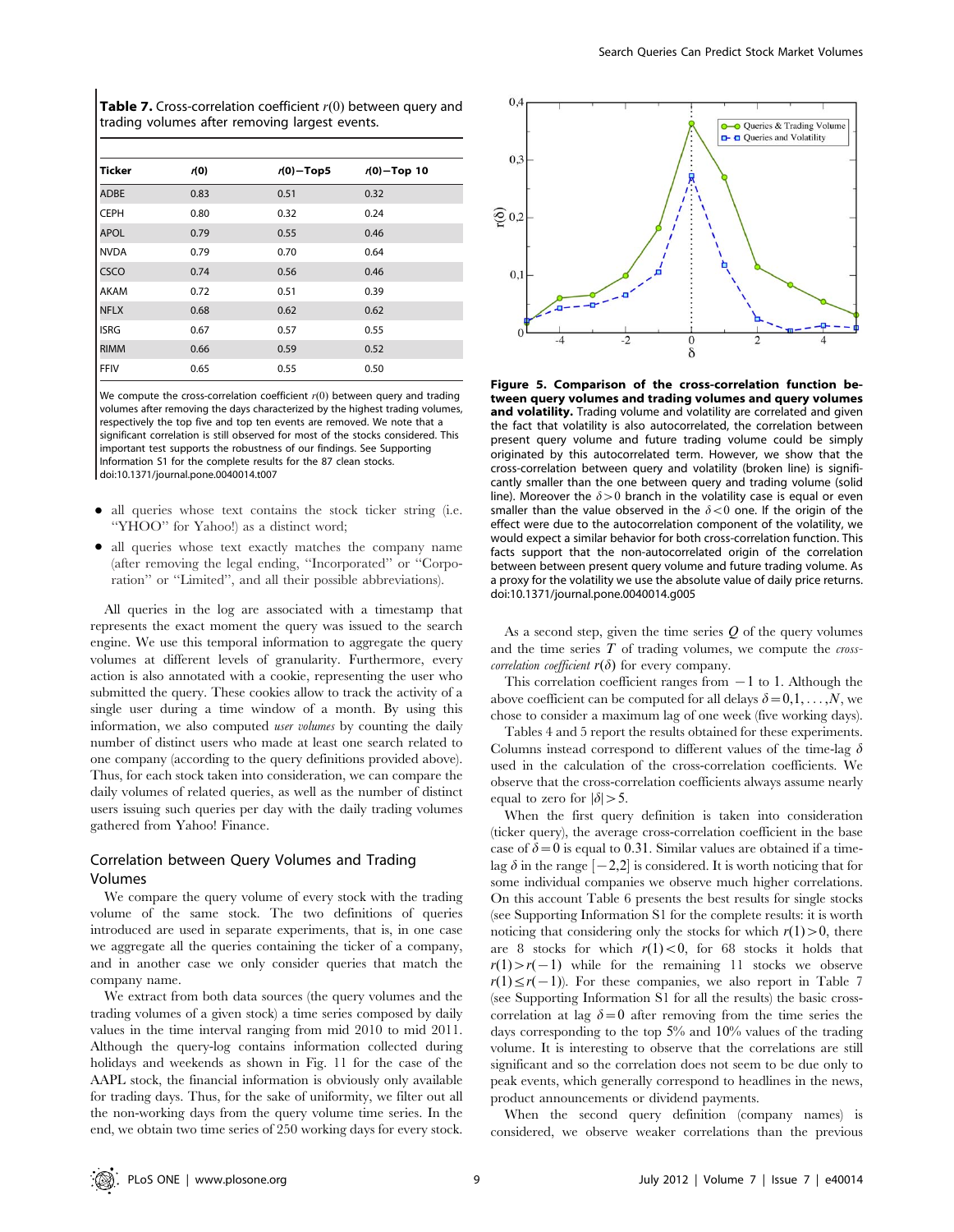

Figure 6. Typical users' behavior. Average (left) monthly and (right) yearly distribution of the number of distinct tickers searched by any Yahoo! user

doi:10.1371/journal.pone.0040014.g006

case. The average cross-correlation coefficient in the base case  $\delta$  = 0 is equal to 0.12.

In addition we point out that the process of extracting data from query-logs can introduce spurious queries which have a non financial origin. Especially some of the ticker queries match our above definition, but are nonetheless unrelated to the stock represented by the ticker. For instance, some ticker strings correspond to natural language words, such as ''FAST'' (Fastenal Company) and ''LIFE'' (Life Technologies Corp.). As one can reasonably expect, the overwhelming majority of queries containing these words are completely unrelated to the companies that are the subject of our study. Other cases of companies for which we discovered very large levels of noise included e-commerce portals like Ebay. In all these cases the ticker often appears in navigational queries that are unrelated to the company stock (see Supporting Information S1). For this reason, we filter out all companies whose query volumes are discovered to be noisy, retaining a smaller, but cleaner set of 87 companies for which the spurious queries are a negligible fraction. By restricting the computation of the crosscorrelation function to these companies, we observe a larger value of the average cross-correlation. Table 2 reports the results obtained for the first query definition (queries including the ticker



Figure 7. Behavior of the users who search for AAPL. Distribution of the number of days that users searched for AAPL within one month (left) and over the whole year (right). doi:10.1371/journal.pone.0040014.g007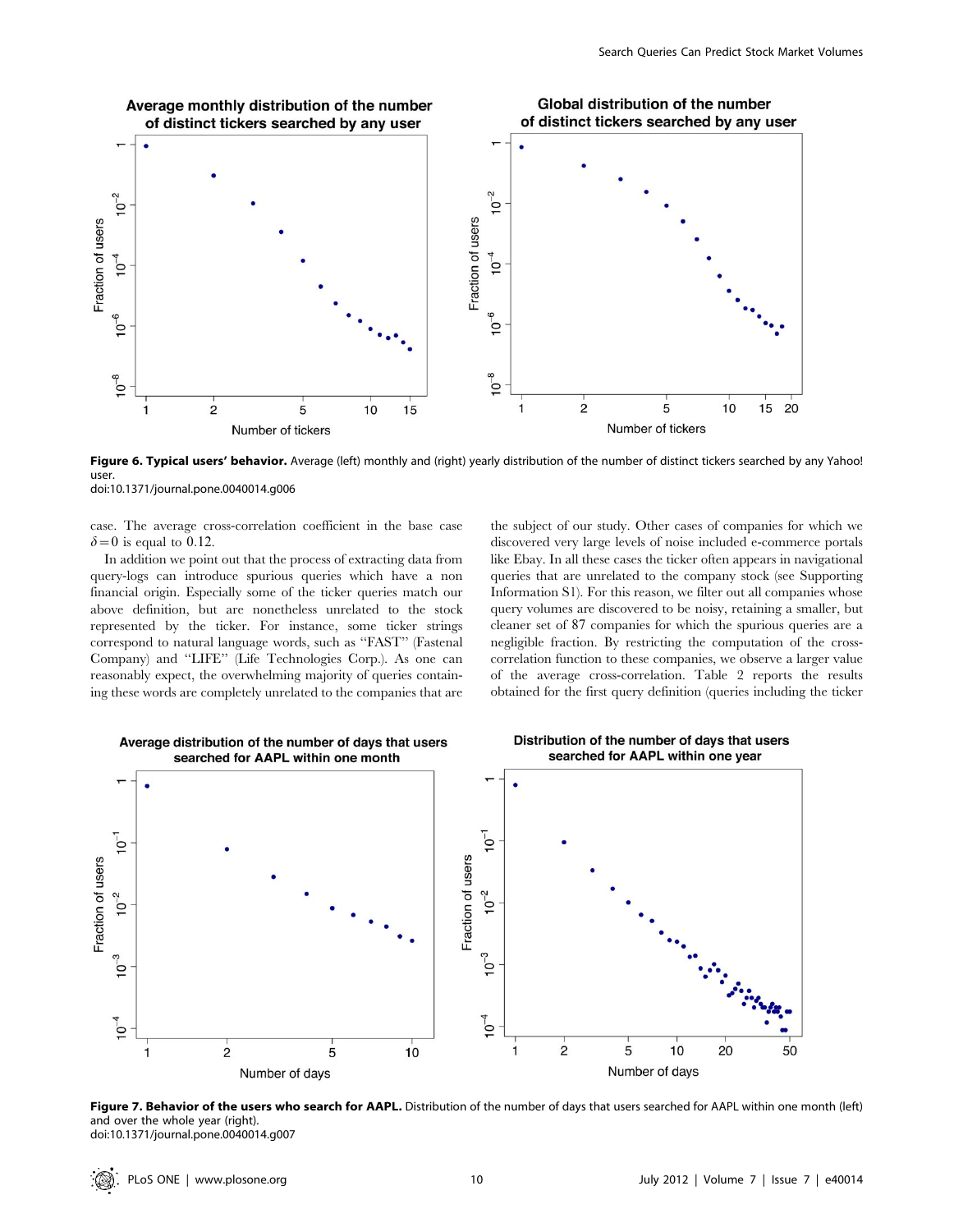![](_page_10_Figure_1.jpeg)

Figure 8. Behavior of the users who search for AMZN. Distribution of the number of days that users searched for AMZN within one month (left) and over the whole year (right). doi:10.1371/journal.pone.0040014.g008

as a distinct word), which represents the case for which the best performances of the queries are observed. The average crosscorrelation at time lag  $\delta = 0$  is 0.36.

Besides query volumes, we also consider user volumes, i.e., the number of distinct users who issued queries related to a company in any given day. For reasons listed above, this analysis is restricted to the 87 NASDAQ-100 companies for which we have a clean query-log signal. Cross-correlations between user volumes and trading volumes are shown in Table 3. We observe similar findings to the ones obtained in the previous experiments, although the average cross-correlation is 5% smaller than the one obtained with query volumes. The average cross-correlation between user volumes and trading volumes at time lag  $\delta = 0$  is 0.31.

#### Statistical Validation of the Query Anticipation

Permutation test. A permutation test, also called randomization test, is a statistical significance test where random rearrangements (or permutations) of the data are used to validate a model. Under the null hypothesis of such a test data permutations have no effect on the outcome, and the reshuffled data present the same properties as the true instance. The rank of the real test statistic among the shuffled test statistics determines

![](_page_10_Figure_8.jpeg)

Distribution of the number of days that users

Figure 9. Behavior of the users who search for NFLX. Distribution of the number of days that users searched for NFLX within one month (left) and over the whole year (right). doi:10.1371/journal.pone.0040014.g009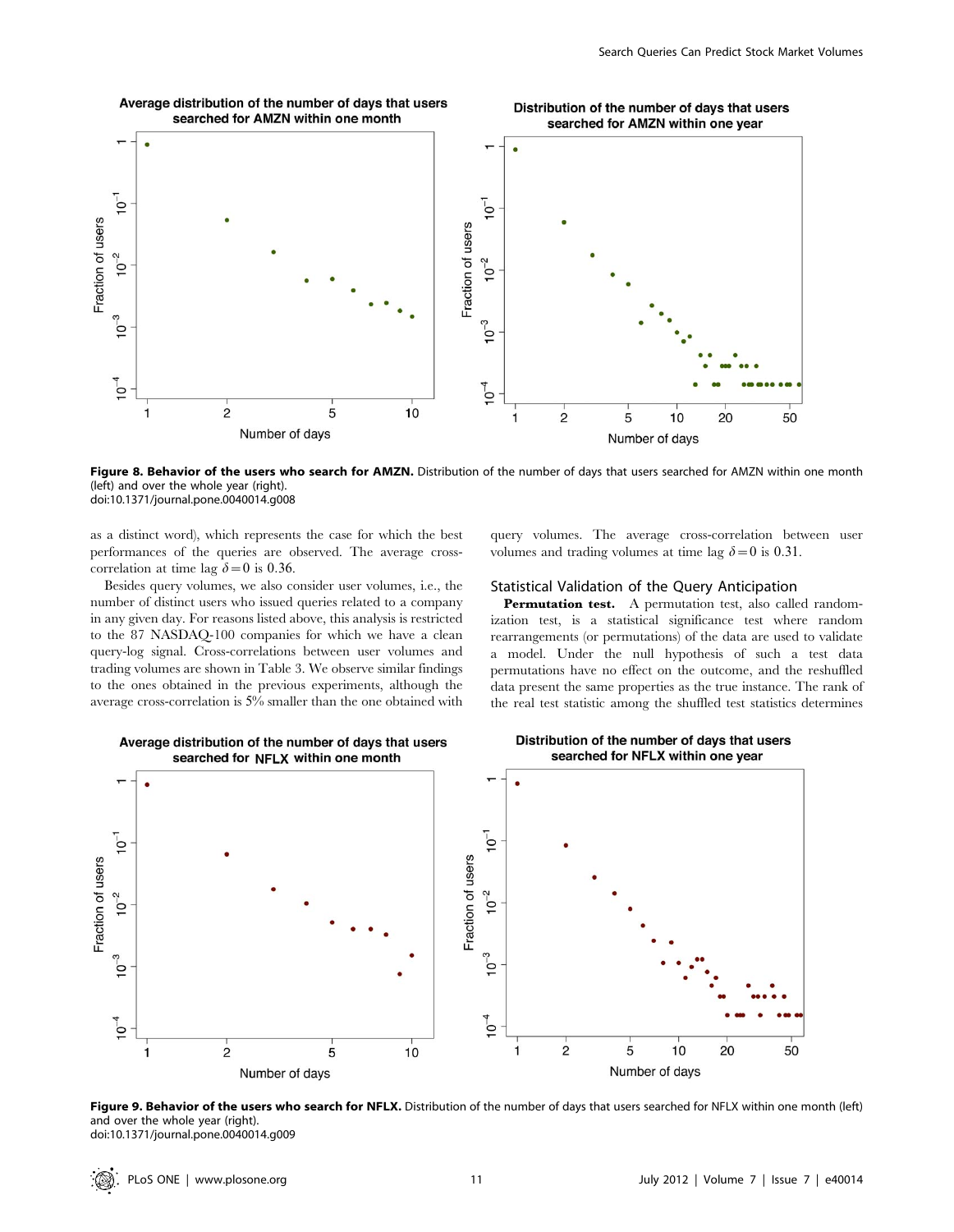![](_page_11_Figure_1.jpeg)

Figure 10. Evolution of the percentage of one-time searchers. The fraction of one-time searchers appear to be very stable in time and we do not observe a correlation of these kind of users with anomalous trading volume or price movements. doi:10.1371/journal.pone.0040014.g010

the empirical ''p-value'', which is the probability that the test statistic would be at least as extreme as observed, if the null hypothesis were true. For example, if the value of the original statistic is 95% greater than the random values, we can reject the null hypothesis with a confidence  $p<0.05$ . This means that the probability that we would observe a value as extreme as the true one, if the null hypothesis were true, is less than 5%. In our setting, the aim is to verify the significance of the correlation between the queries containing the ticker of a company and the trade volumes of the same company. In particular, we want to assess if the cross-

![](_page_11_Figure_5.jpeg)

# Fraction of searches per day of the week (stock: AAPL)

Figure 11. Query-search for AAPL stock in the various days of the week. Query volumes of NASDAQ-100 tickers are negligible during nonworking days, then we consider only the contribution to query volumes deriving from working days. doi:10.1371/journal.pone.0040014.g011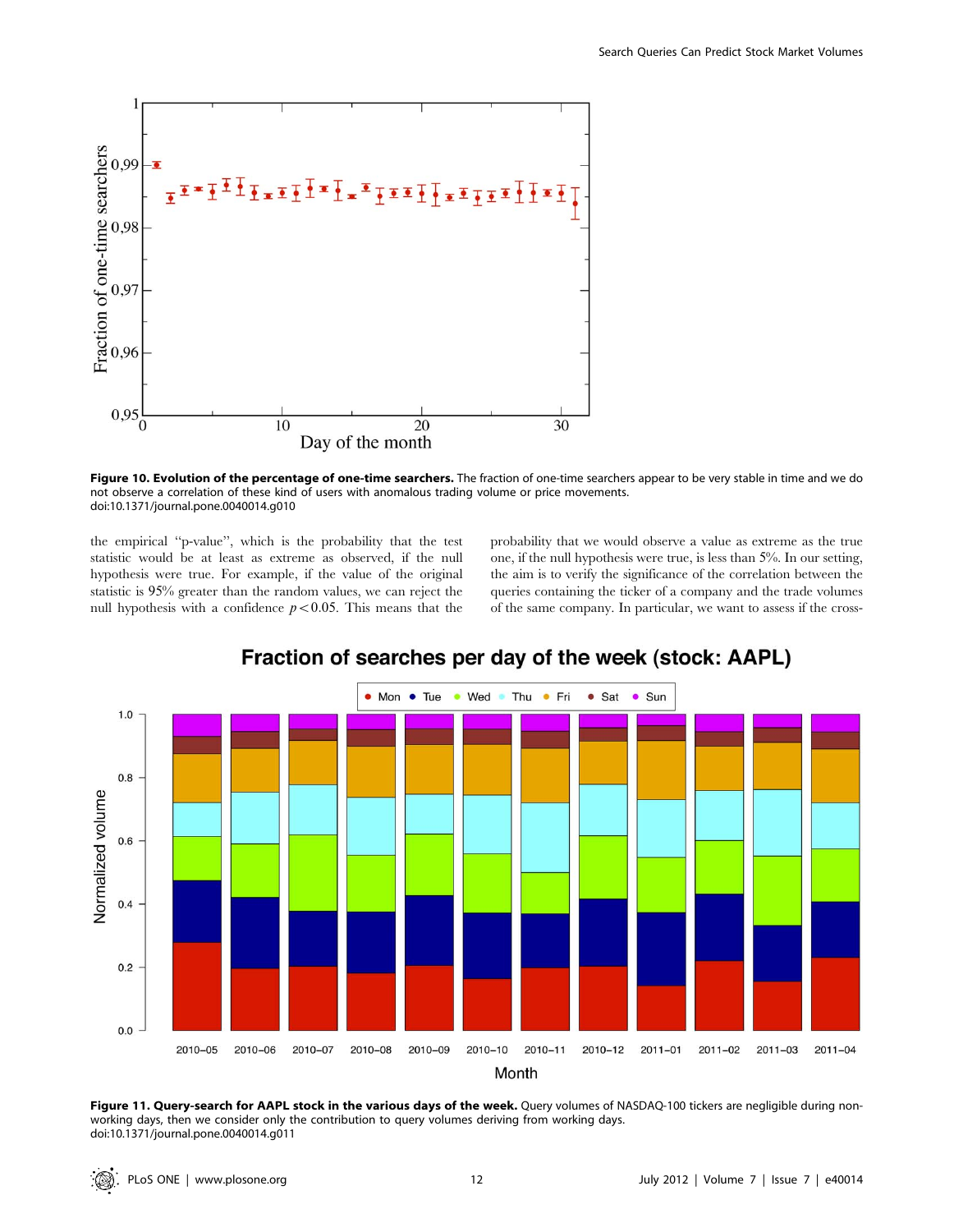Table 8. Average cross-correlation functions between searchengine volumes and signed price returns for the clean NASDAQ-100 stocks (query: Ticker,  $\delta = 0$ ).

| Volume   | <b>Price returns</b> | Avg correlation |  |
|----------|----------------------|-----------------|--|
| searches | $P_{+}$              | 0.2650          |  |
| searches | $P_{-}$              | $-0.2360$       |  |
| searches | $P_{A}$              | 0.2728          |  |
| users    | $P_{+}$              | 0.2722          |  |
| users    | P                    | $-0.1975$       |  |
| users    | $P_{A}$              | 0.2446          |  |
|          |                      |                 |  |

doi:10.1371/journal.pone.0040014.t008

correlation between query volume and trading volume of a given company is higher than the cross-correlation between query volume of company  $C_i$  and trading volume of some other company  $C_i \neq C_i$ . The purpose of this test is to show that the correlations we observe are not merely a consequence of stock market related web search activity being correlated with stock market activity in general.

Our original data is given by the set of pairs of time series  $\{Q_i, T_i\}$  previously considered. Every pair in this set contains information concerning a given company  $C_i$ . As already indicated,  $Q_i$  is the time series of the query volumes of  $C_i$ , whereas  $T_i$  is the time series of the trading volumes of  $C_i$ . We use as test statistic the cross-correlation coefficient between  $Q_i$  and  $T_i$ . Starting from the above data, we apply 1000 random permutations to create an ensemble of 1000 distinct datasets, each one composed of pairs  $\{Q_i, T_i\}$ , where the time series of query volumes of a company  $C_i$ is randomly paired with the time series of trade volumes of a different company  $C_i$ . For each pair  $\{Q_i, T_i\}$  included in each

|  |  |  | Table 9. Granger causality test. |  |
|--|--|--|----------------------------------|--|
|--|--|--|----------------------------------|--|

| <b>Dataset</b>  | lag<br>(days)  | <b>Direction</b> $\%p < 5\%$ |        | $\%p<1\%$ | Avg reduction<br>in RSS |
|-----------------|----------------|------------------------------|--------|-----------|-------------------------|
| Q (100 tickers) | $\mathbf{1}$   | $Q \rightarrow T$            | 39%    | 29%       | 4.37%                   |
| Q (100 tickers) | 1              | $T \rightarrow Q$            | 15%    | $5\%$     | 1.71%                   |
| U (100 tickers) | $\mathbf{1}$   | $U \rightarrow T$            | 35%    | 25%       | $3.55\%$                |
| U (100 tickers) | 1              | $T \rightarrow U$            | 8%     | $4\%$     | 1.15%                   |
| Q (100 tickers) | $\overline{2}$ | $Q \rightarrow T$            | 52.5%  | 40.5%     | 7.12%                   |
| Q (100 tickers) | $\overline{2}$ | $T \rightarrow 0$            | 23.2%  | 10.1%     | 2.63%                   |
| U (100 tickers) | $\overline{2}$ | $U \rightarrow T$            | 45.4%  | 36.4%     | 5.31%                   |
| U (100 tickers) | 2              | $T \rightarrow U$            | 11%    | 6.1%      | 2.02%                   |
| Q (87 tickers)  | $\mathbf{1}$   | $Q \rightarrow T$            | 45.35% | 33.72%    | 4.89%                   |
| Q (87 tickers)  | 1              | $T \rightarrow Q$            | 17.44% | 5.81%     | 1.78%                   |
| U (87 tickers)  | $\mathbf{1}$   | $U \rightarrow T$            | 40.7%  | 29.1%     | $4\%$                   |
| U (87 tickers)  | 1              | $T \rightarrow U$            | 9.3%   | 4.65%     | 1.24%                   |
| Q (87 tickers)  | $\overline{2}$ | $Q \rightarrow T$            | 57.6%  | 41.8%     | 7.6%                    |
| Q (87 tickers)  | $\overline{2}$ | $T \rightarrow Q$            | 24.4%  | 10.5%     | 2.7%                    |
| U (87 tickers)  | $\overline{2}$ | $U \rightarrow T$            | 55.1%  | 43.7%     | 7.97%                   |
| U (87 tickers)  | $\overline{2}$ | $T \rightarrow U$            | 25.3%  | 8.05%     | 2.92%                   |

Adding information about yesterday's query volume reduces the average prediction error (in an autoregressive model) for today's trade volume by about  $5\%$ , and for half of the companies the reduction is statistically significant at  $1\%$ . doi:10.1371/journal.pone.0040014.t009

randomly generated dataset, we compute the cross-correlation between  $Q_i$  and  $T_i$ .

We then compare the (macro-)average cross-correlation that we get for the real data with the average values obtained for the 1000 randomized datasets in which the queries of a company are always paired with the trades of another company. While the average result that we get for the original data is  $\langle r^{Original}(0)\rangle$  = 0.31  $\pm$  0.05, the values obtained for the test statistic when the random permutations are applied are much smaller. We find  $\langle r^{Reshuf\text{ }fled}(0)\rangle \in [-0.033,0.06]$ . Therefore we get an empirical p-value of 0.001, meaning that the correlations observed on the real data are statistically significant at  $0.1\%$ .

We also check the significance of the correlations obtained for individual companies separately. Our goal here is to understand on a deeper level what companies are actually correlated with the corresponding queries, and which ones are not. We consider the two scenarios below.

- 1. In the first case, the null hypothesis is the following: The correlation between trading volume of company  $C_i$  and query volume of the same company is not higher than the correlation between trading volume of company  $C_i$  and query volume of some other company  $C_i$ . For every company  $C_i$ , we compare the real data  $\{Q_i, T_i\}$  with the 1000  $\{Q_i, T_i\}$  pairs where each  $Q_i$  comes from one of the 1000 random datasets generated before. The test statistic that we use for the comparison is the same as before, that is, the crosscorrelation coefficient  $r(\delta)$  between the two time series forming any given pair. For every company  $C_i$ , we compute the empirical p-value by taking the rank of the real test statistic  $\langle r^{Original}(0) \rangle$  within the sorted order of the values computed from reshuffled data.
- 2. Similarly, in the second scenario, our null hypothesis is: The correlation between query volume of company  $C_i$  and trading volume of the same company is not higher than the correlation between query volume of company  $C_i$  and trading volume of some other company  $C_i$ . Now, for any query-volume  $Q_i$ , the real data is still given by the pair  $\{Q_i, T_i\}$ . We compare this with the 1000  $\{Q_i, T_i\}$  pairs where each  $T_i$  comes from a different random dataset. We calculate the cross-correlation between the two time-series included in every pair, and determine the p-values in the same way as above.

In both the scenarios taken into consideration, for most of the companies the test rejected  $H_0$ . More specifically,

- 1. We got the minimum p-value (0:001) for 50 companies (out of 87). The p-value was  $\geq 0.05$  in 19 cases.
- 2. We got the minimum p-value (0:001) in 48 cases. The p-value was  $\geq$ 0.05 in 26 cases.

To summarize, we observe that for  $3/4$  of the stocks the correlation between query volume and trading volume can not be explained by a simple global correlation between finance related search traffic and market activity in general.

It is worth noting that large p-values are related to companies for which poor correlation is present between query-log data and trading, maybe because of the large noise in the dataset.

Correlation between query volume and volatility. Trading volume and volatility are correlated and volatility is autocorrelated. Therefore a source of the correlation between present query volume and future trading volume can be the autocorrelation component of volatility. Here we show that the origin of these correlations cannot be traced back to volatility. In order to perform such a task we compare the correlation between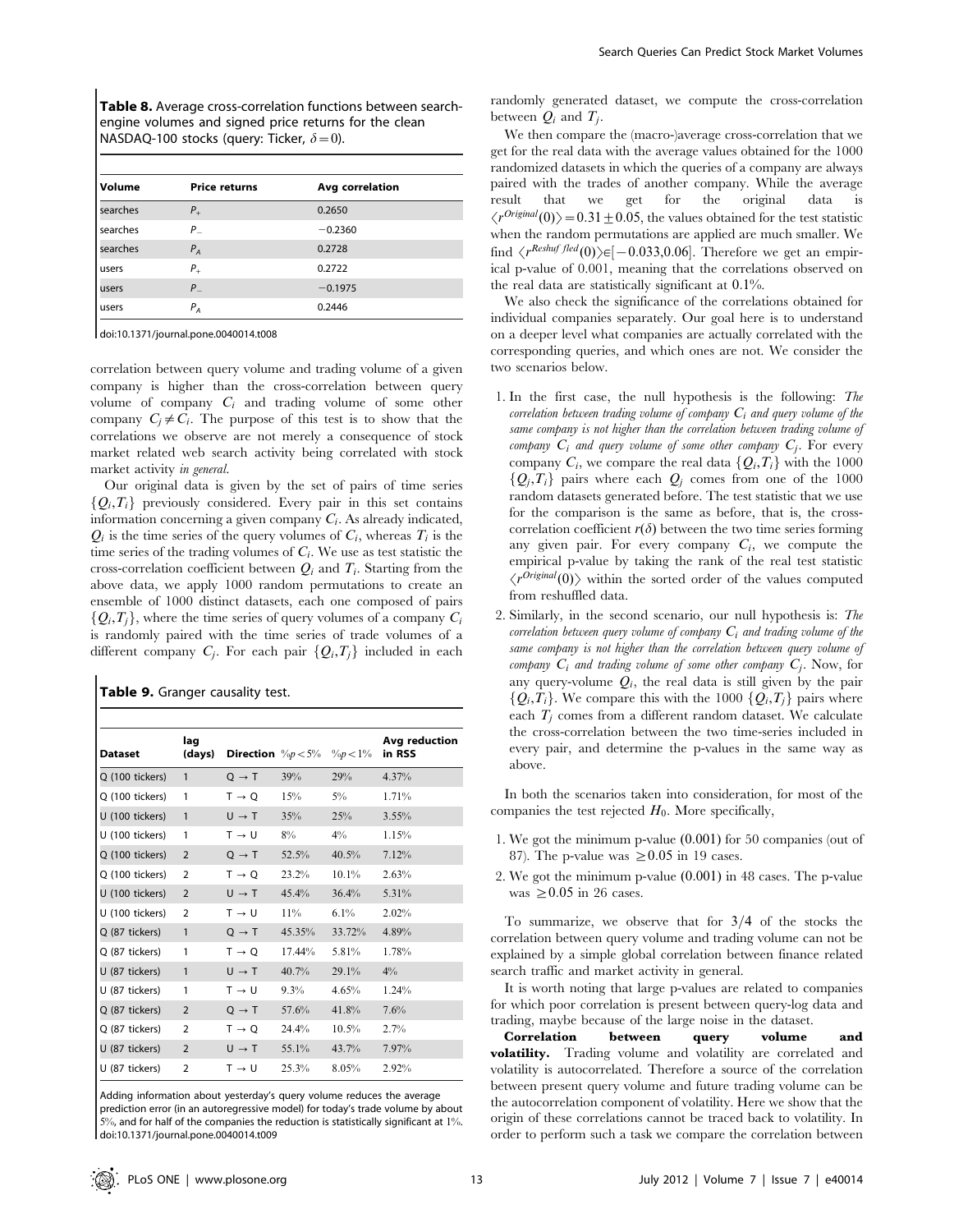query volume and absolute price returns (i.e a proxy for the volatility) with the one between query volume and trading volume.

We define the *price return* of a day  $t$  as follows:

$$
R(t) = P_c(t) - P_c(t-1).
$$

where  $P_c$  is the closing price of the day t. For each stock in our NASDAQ-100 clean list we compute the price returns and build three time series:

- $\bullet$  The time series  $P_A$  of the unsigned price returns:  $P_A = \{ |R(t)| : t = 2, \ldots, N \}$
- $\bullet$  The time series  $P_+$  of the positive price returns:  $P_+ = \{R(t) : t = 2, ..., N \text{ s.t. } R(t) > 0\}$
- $\bullet$  The time series  $P_{-}$  of the negative price returns:  $P_{-} = \{R(t) : t = 2, ..., N \text{ s.t. } R(t) < 0\}$

The time series  $P_A$  of the unsigned price returns has  $N-1$ elements, being  $N$  the length (number of days) of the time interval covered by our data  $(N=250)$ .

Similarly to the experiments involving trading volumes, we compute for every stock the cross-correlation  $r(\delta)$  between the price returns and the query volume of the same company.

Fig. 5 (broken line) reports the cross-correlation function between the unsigned price returns and query volume. The average value of the basic cross-correlation at lag  $\delta = 0$  between query volume and price returns is 0:2728. This result reflects the fact that in days when the prices of the NASDAQ-100 stocks exhibit a large variation (either positive or negative), there is a considerable amount of web search activity concerning the same stocks.

However, as shown in Fig. 5 the cross-correlation between query volume and volatility (broken line) is significantly smaller than the one between query volume and trading volume (solid line). Moreover the  $\delta > 0$  branch in case of volatility is equal or even smaller than the value observed in the  $\delta$  < 0 one. If the origin of the effect were due to the autocorrelation component of volatility, we would expect a similar behavior for both crosscorrelation functions. These facts support the non-autocorrelated origin of the correlation between between todays query volume and future trading volume.

For the time series  $P_+$  (positive returns) and  $P_-$  (negative returns), we only computed the cross-correlation between query volumes for lag  $\delta=0$ . The reason is due to the fact that the time gap between two consecutive elements of those series is variable. The average correlations obtained for the 87 clean NASDAQ tickers are report in Table 8. The results are similar to ones we get for the unsigned price returns.

Granger Causality. The Granger-Causality test is widely used in time-series analysis to determine whether a time series  $X(t)$ is useful in forecasting another time series  $Y(t)$ . The idea is that if  $X(t)$  Granger-causes  $Y(t)$  if  $Y(t)$  can be better predicted using both the histories of  $X(t)$  and  $Y(t)$  rather than using only the history of  $Y(t)$ . The test can be assessed by regressing  $Y(t)$  on its own time-lagged values and on those of  $X(t)$ . An F-test is then used to examine if the null hypothesis that  $Y(t)$  is not Grangercaused by  $X(t)$  can be rejected.

In this work, we apply the Granger-causality test to analyze the relation between query volumes and trading volumes, and also between user volumes and trading volumes. Our aim is to prove that search activity related to a company, Granger-cause the trading volume on the company stock. However, we also want to verify whether the notion of Granger causality holds in the

Table 10. Age distribution of users.

| Age Range | <b>Fraction of Users</b> |  |
|-----------|--------------------------|--|
| < 20      | 6.8%                     |  |
| $20 - 30$ | 22.52%                   |  |
| $30 - 40$ | 22.81%                   |  |
| $40 - 50$ | 19.87%                   |  |
| > 50      | 27.90%                   |  |

Average age distribution for a random sample collecting half of the data. doi:10.1371/journal.pone.0040014.t010

opposite direction. Hence, we apply the test in the two possible directions.

Again, we first consider all companies included in the NASDAQ-100 data set. However, given that we know from the previous analysis that in some cases the query volumes are very noisy and not related to the traded company they have been extracted for, we also perform the test on the smaller test of 87 companies obtained through manual filtering.

Table 9 presents the results of the Granger-causality test. Each row in the table summarizes the outcome of an experiment. The table specifies the two available query-log time series (query volumes Q or user volumes U) compared with trading volume T (comparisons are always made for each company independently), the lag applied (expressed in terms of number of days), the direction in which the test is applied :  $X \rightarrow Y$  means that the null hypothesis  $H_0$  is "X does not Granger-cause Y". The last three columns provide a summary of the results obtained for all companies that are taken into consideration during the test. The fourth and fifth column respectively report the percentage of companies for which the null hypothesis was rejected with  $p<0.01(0.05)$ . The last column reports the average reduction in RSS.

In all the cases, it can be observed that the  $\rightarrow$  T direction of the test is much stronger than the opposite direction  $T \rightarrow$ . That is, we obtained stronger support for the case that time-series extracted from the query-log Granger-cause the trading volume of the same company, as opposed to trading volume Granger-causing query or user volumes. Especially this is the case when significance at 1% is required.

For instance, let us consider rows 9 and 11 in the Table 9. When the clean set of 87 tickers is examined, we observe that in 45:35% of the cases the null hypothesis  $(Q)$  does not Granger-cause  $T$ ) is rejected with  $p < 0.05$ , and for 33.72% of the companies the same held with with  $p<0.01$ . A much weaker result is obtained when the opposite direction is considered. Only for 5:8% of the companies the null hypothesis could be rejected with  $p<0.01$ .

As we have already observed in the cross-correlation experiment, we get slightly weaker results when considering user volumes. In fact observing line 11 of the table 9 we find that in 29.1% of the cases the trading volume  $T$  is Granger-caused by the user volume  $U$  with probability greater than 99%. The average reduction in RSS is 4%.

In short, adding information about todays query volume reduces the average prediction error (in an autoregressive model) for tomorrows trading volume by about 5%. For half of the companies the reduction is statistically significant at 1%, that is, both query volume and user volume Granger-causes the trading volume. We can also interpret this as follows: query/user volume helps to predict the trading volume, but the reverse does not hold.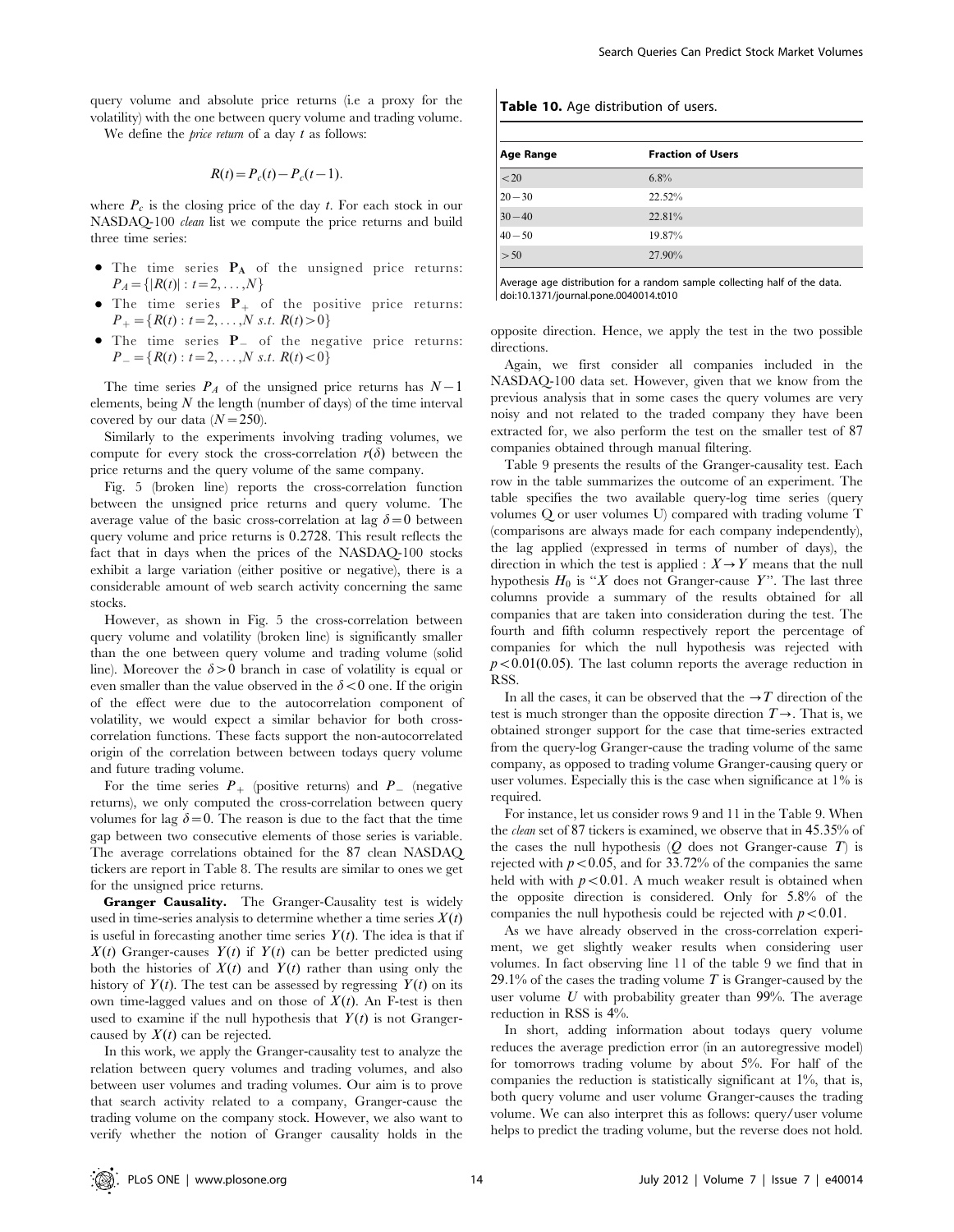| <b>Table 11.</b> Age distribution for NASDAQ-100 sample. |                          |  |
|----------------------------------------------------------|--------------------------|--|
| Age Range                                                | <b>Fraction of Users</b> |  |
| $\vert$ < 20                                             | $5.2\%$                  |  |
| $20 - 30$                                                | 26.13%                   |  |
| $30 - 40$                                                | 24.86%                   |  |
| $40 - 50$                                                | 21.02%                   |  |
| >50                                                      | 22.78%                   |  |

We observe some minor differences between the age of common users and the one of the users corresponding to queries belonging to NASDAQ-100 sample. doi:10.1371/journal.pone.0040014.t011

It can be now argued that the Granger test, in principle, should be used only on series for which the error term in the regressions is gaussian. In this framework instead we are dealing with fat-tailed distribution underlying the query volume and trade volume series (see Supporting Information S1). However, in the next section we present a series of analyses which confirm the significance of the results found here. In particular, they all support the evidence that todays web search traffic is more informative on tomorrows trading activity than the reverse case.

Beyond Granger Causality. To study the anticipation effect and the power of search engine data for predicting stock trading volumes, we performed several statistical tests checking various hypotheses. The tests are detailed below.

#### Test 1

To test if query volume can predict future trading volume, denoted  $Q \rightarrow T$ , we use four different regression models:

1.  $M_1: T_t \sim T_{t-1}$ :

We predict trading volume of tomorrow using trading volume of today.

2.  $M_2: T_t \sim T_{t-1}, Q_{t-1}:$ 

We predict trading volume of tomorrow using both trading and query volume of today.

3.  $M_3$ :  $Q_t \sim Q_{t-1}$ :

We predict query volume of tomorrow using query volume of today.

4.  $M_4$  :  $Q_t \sim T_{t-1}, Q_{t-1}$ :

We predict query volume of tomorrow using both trading and query volume of today.

Let  $R^2(M_i)$  denote the sum of squared residuals for model  $M_i$ . We define

$$
\Delta(Q \to T) = R^2(M_2) - R^2(M_1), \text{ and } \Delta(T \to Q) = R^2(M_4) - R^2(M_3).
$$

In other words  $\Delta(Q \rightarrow T)$  is the variation of  $R^2$  when we use  $Q_{t-1}$  to predict  $T_t$  in addition to  $V_{t-1}$ . Likewise,  $\Delta(T\rightarrow Q)$  is the variation in  $\mathbb{R}^2$  when T is added to an auto-regressive model of Q. Our aim is to test the following hypotheses:

- 1. Null-hypothesis  $H_0$ :  $\Delta(Q \rightarrow T)$  and  $\Delta(T \rightarrow Q)$  are not significantly different.
- 2. Alternative hypothesis  $H_1 : \Delta(Q \rightarrow T)$  is significantly larger than  $\Delta(T\rightarrow Q)$ .
- 3. Alternative hypothesis  $H_2$ :  $\Delta(T \rightarrow Q)$  is significantly larger than  $\Delta(Q \rightarrow T)$ .

To compare  $\Delta(Q \rightarrow T)$  and  $\Delta(T \rightarrow Q)$ , we apply a bootstrap procedure to estimate their distribution. We generate 9999

samples for  $\Delta(Q \rightarrow T)$  and 9999 samples for  $\Delta(T \rightarrow Q)$ , using the case resampling strategy. We denote by  $\Delta_{bs}(Q\rightarrow T)$  the bootstrap distribution of  $(R^2(M_2)-R^2(M_1))$ , and by  $\Delta_{bs}(T\rightarrow Q)$  the bootstrap distribution of  $(R^2(M_4) - R^2(M_3))$ .

Given  $\Delta(Q \rightarrow T)$  and  $\Delta_{bs}(T \rightarrow Q)$ , we can derive an empirical pvalue of  $\Delta(Q \rightarrow T)$  being larger than  $\Delta(T \rightarrow Q)$ . This p-value, which we denote by  $p(Q \rightarrow T)$ , is computed as the the rank of  $\Delta(Q \rightarrow T)$  in the list of sorted  $\Delta_{bs}(T \rightarrow Q)$  values divided by  $n+1$ , where  $n$  is the number of bootstrap samples. Depending on the chosen significance level, by the empirical p-value we can now reject  $H_0$ , and support  $H_1$ .

We run this test for the list of clean NASDAQ-100 tickers. For 26 companies we obtain an empirical p-value lower than 0:01: this result suggests that, for these companies, we can reject the null hypothesis at the significance level of 0.01, finding support for  $H_1$ .

In Supporting Information S2 (Test 1) we report the list of these companies, together with the respective p-values  $p(Q \rightarrow T)$  and  $p(T\rightarrow Q)$ . The third column of the table contains the value of the basic cross-correlation at lag  $\delta = 0$  between query volume and trading volume.

We also test the opposite direction. To verify if there is any support for  $H_2$ , we took  $\Delta(T\rightarrow Q)$  and  $\Delta_{bs}(Q\rightarrow T)$ , and use the same procedure as above to compute the empirical p-value of  $\Delta(T\rightarrow Q)$  being larger than  $\Delta(Q\rightarrow T)$ . This time, all p-values  $p(T\rightarrow Q)$  that we obtain for the 87 clean tickers are very large. In almost every case  $\Delta(T\rightarrow Q)$  is smaller than the values in  $\Delta_{bs}(Q \rightarrow T)$ . This suggests that trading volumes of today do not help in predicting query volumes of tomorrow.

In Supplementary S2 (Test 1) we report the ten tickers with the smallest  $p(T\rightarrow Q)$  and we observe that even the smallest values are much larger than 0:01, thus we not find any convincing support for  $H_2$ .

#### Test 2

The previous test is based on the idea of comparing the improvement in  $\mathbb{R}^2$  after adding information from the second time series to an auto-regressive model. The test that we present below is based on the direct comparison of the  $R^2$  values of  $O \rightarrow T$  and  $T\rightarrow Q$ .

We consider the two following regressive models:

1.  $M_1: Q_t \sim T_{t-1}$ 

2.  $M_2: T_t \sim Q_{t-1}$ 

We perform the two regressions above, and compute the respective  $R^2$  values, which we call  $R^2(T\rightarrow Q)$  and  $R^2(Q\rightarrow T)$ . If  $R^2(T\rightarrow Q) \geq R^2(Q\rightarrow T)$ , then we conclude  $Q\rightarrow T$ , and viceversa.

To assess the significance of the test, we generate 1000 bootstrap vectors starting from the real data and applying random sampling with replacements. We compute  $M_1$  and  $M_2$  on the bootstrap vectors, obtain the corresponding residuals, and extract the 95-th percentiles  $R_{95}^2(T\rightarrow Q)$  and  $R_{95}^2(Q\rightarrow T)$ , that is, the values such that, for 95% of the boostrap vectors, the sum of squared residual is below this values. Then we compare  $R^2(T\rightarrow Q)$  with  $R_{95}^2(Q \rightarrow T)$ , and  $R^2(Q \rightarrow T)$  with  $R_{95}^2(T \rightarrow Q)$ .

We run this test on the clean set of NASDAQ-100 tickers. For a significance level of 0.05, the outcome is the following:

- 61 companies with a *significant* difference at  $p=0.05$  between  $\Delta(Q \rightarrow T)$  and  $\Delta(T \rightarrow Q)$  values: 55 support  $Q \rightarrow T$ , and 6 support  $T\rightarrow Q$  (These are: joyg, lltc, rost, teva, vrsn, vrtx).
- 26 companies have no *significant* difference between the two directions (see Supporting Information S2 (Test 2)).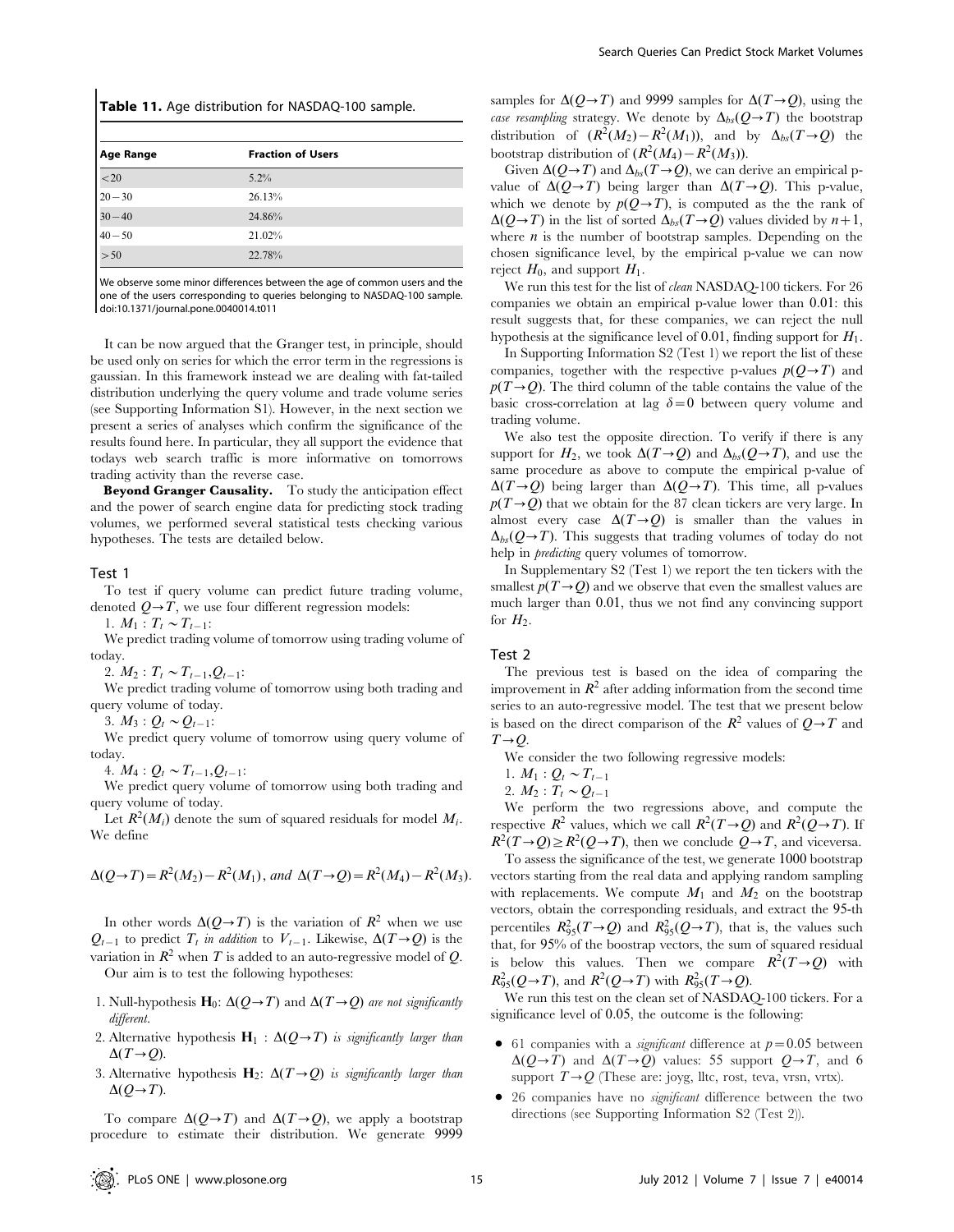#### Test 3

In this test we again consider the four regression models that are used for the first test:

1.  $M_1: T_t \sim T_{t-1}:$ 

We predict trading volume of tomorrow using the trading volume of today.

2.  $M_2: T_t \sim T_{t-1}, Q_{t-1}$ :

We predict trading volume of tomorrow using both trading and query volume of today.

3.  $M_3$ :  $Q_t \sim Q_{t-1}$ :

We predict query volume of tomorrow using the query volume of today.

4.  $M_4$  :  $Q_t \sim T_{t-1}, Q_{t-1}$ :

We predict query volume of tomorrow using both trading and query volume of today.

We consider the following hypothesis:

1. Null-hypothesis  $H_0: \Delta(Q \rightarrow T)=0$ 

2. Alternative hypothesis  $H_1 : \Delta(O \rightarrow T) > 0$ .

To test if  $Q \rightarrow T$ , we compute the regression models  $M_1$  and  $M_2$ , and derive the corresponding residuals  $R^2(M_1)$  and  $R^2(M_2)$ . We then compute 9999 bootstrap estimates of  $R^2$  both for  $R^2(M_1)$ and  $R^2(M_2)$ . Next we compare these two bootstrap samples by applying the Mann-Whitney U test, also known as the Wilcoxon rank-sum test.

The test is aimed at assessing whether one of two samples of independent observations tends to have larger values than the other. It is based on the null-hypothesis of the two samples having equal medians.

We also test the opposite direction  $T\rightarrow O$ . We compute the regression models  $M_3$  and  $M_4$ , and the corresponding residuals  $R^2(M_3)$  and  $R^2(M_4)$ . We compute 9999 bootstrap estimates of  $R^2$ both for  $R^2(M_3)$  and  $R^2(M_4)$ , and we apply again the Mann-Whitney U test. For the 87 clean NASDAQ-100 tickers, we get the following results (see Supporting Information S2 (Test 3)):

- N Only 3 out of 87 clean Nasdaq tickers are not significant at  $p=10^{-4}$  when testing for  $Q \rightarrow V$ . These are LINTA  $(p=0.031)$ , CHKP  $(p=0.034)$  and FISV  $(p=0.054)$ .
- In the other direction,  $V \rightarrow Q$ , only 19 tickers are not significant at  $10^{-4}$ .
- $\bullet$  In every other case the p-value is approximately 0. This might be due to the Mann-Whitney test being better suited for small sample sizes.

#### Analysis of Users' Behavior

We now investigate the typical behavior of search-engine users who issue queries related to NASDAQ-100 tickers. In particular, our goal was to answer to the following questions:

- What does a typical user search for?
- N Does a user look for many different tickers, or just for a few ones or even one?
- Does a user ask the same question repeatedly on a certain regular basis, or sporadically?
- Can we identify groups of users with a similar behavior?

First, we compute the distribution of the number of distinct tickers that any user looks at within a month. We then obtain an average monthly distribution by averaging over the 12 months in our period of observation, as shown in Fig. 6. We also compute the

distribution of the number of distinct tickers that any user looked at within the whole year, as shown in Fig. 6. The distributions show very clearly that the overwhelming majority of the users search only for one ticker, not only within one month, but also within the whole year.

To further characterize the behavior of users with respect to this one ticker they look for, we then check how frequently people look for their favorite ticker, and if they search it regularly over time (once a day, once a week, once a month). To conduct this study we focus on three of the tickers characterized by the highest cross-correlation between query volumes and trading volumes: AAPL (Apple Inc.), AMZN (Amazon.com), and NFLX (NetFlix, Inc.).

For each of these tickers, we consider the set of users who made at least one search related to the ticker during the whole year, and we compute the distribution of the number of days on which any users searched the ticker. We first consider, separately, the distribution for each month, and then we take the average over the twelve months. We also compute the distribution over the whole year. The yearly and monthly distributions for the three tickers are shown in Figs. 7, 8, 9. Surprisingly, in all the cases considered, a major fraction of the users  $({\sim}90\%)$  looks at their favorite ticker only one time during a month and the whole year.

Given the correlation and the anticipation of query volumes over trading volumes described in the previous section one could expect to observe a significant fraction of users regularly querying for a stock and doing so more frequently in coincidence of peaks of trading activity. In contrast, the typical behavior of users suggests the profile of people who are not financial experts nor regularly following the market trend. It is thus remarkable that, despite emerging from the uncoordinated action of ''normal'' people, the query activity still works well as a proxy to anticipate market trends.

Finally, for the subset of users who have a registered Yahoo! profile, we also analyze the personal data that they provide concerning gender, age, country. To check if the users who seek NASDAQ-100 tickers behave differently from the rest of the Yahoo! users, we compare the set of registered users who submitted at least one query related to a NASDAQ-100 ticker with a random sample containing half of the registered users who were tracked in the log during the whole year. We compute the distributions of the demographic properties for the two aforementioned set of users.

Table 10 and Table 11 respectively report the age distribution for the random sample and for the set of NASDAQ-100 users. It is worth to observe that the population of NASDAQ-100 users contains a smaller fraction of old people. Altogether, 72% of the NASDAQ-100 users are people in working age, while this fraction is equal to 65% in the other sample, which we assume to be a fair representative of the whole set of Yahoo! users.

For what concerns gender, we observe that 55% of the NASDAQ-100 users are males, and 45% are females. The random sample has 52% of male users, and 48% of females. Thus the set of users who searched NASDAQ-100 tickers includes a slightly larger fraction of males.

For the country distribution, we get similar finding on the two set of users. In both cases, the top-5 states which the users come from are California (13%), Texas (8%), New York (5%), Florida  $(5\%)$  and Illinois  $(5\%)$ . These fractions are expected, given that the aforementioned states are the most populated within the United States.